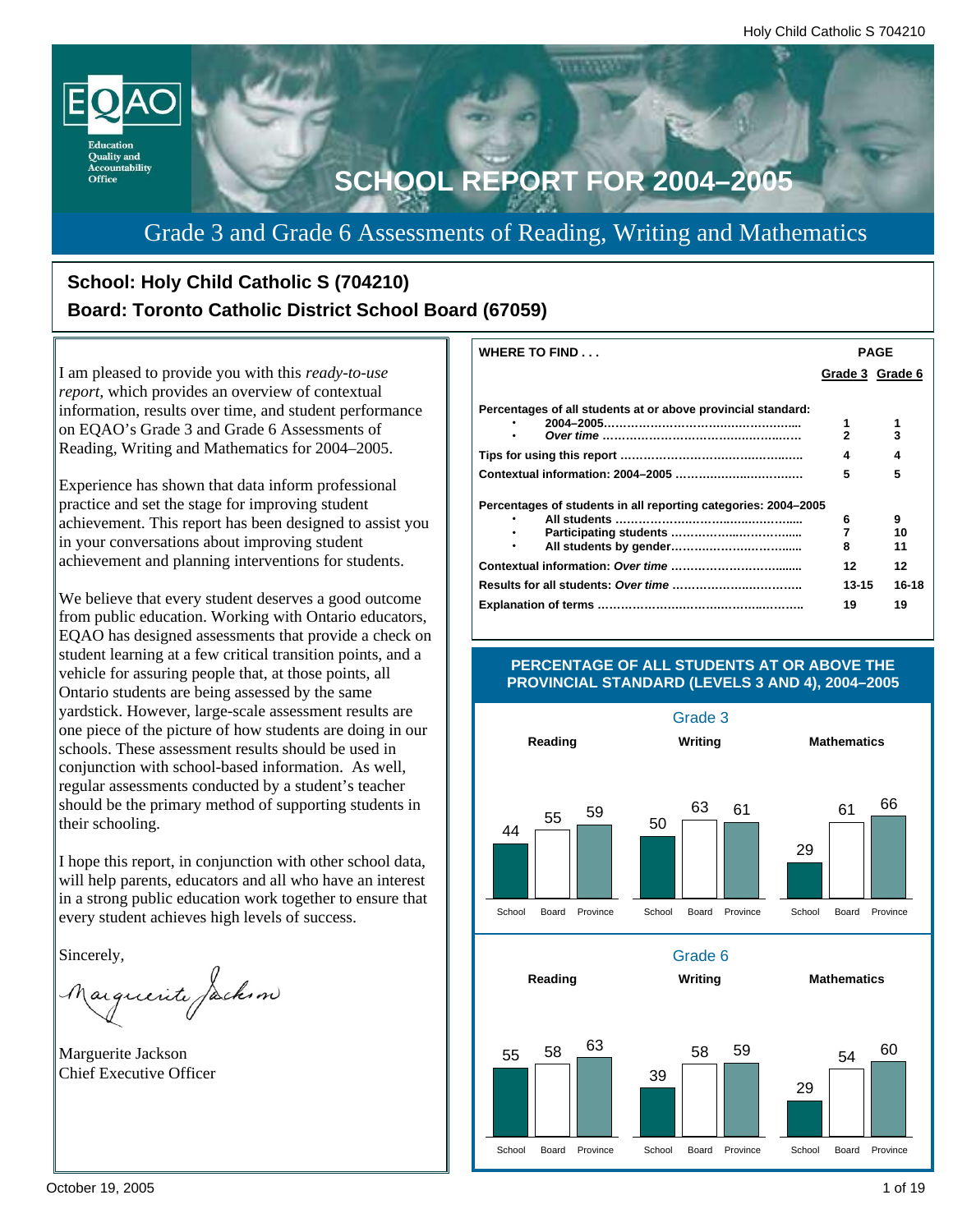# **PERCENTAGE OF ALL STUDENTS AT OR ABOVE THE PROVINCIAL STANDARD (LEVELS 3 AND 4) OVER TIME** GRADE 3 RESULTS Note: The *number* of students is important to consider in interpreting the results. Numbers for each assessment year are included in the tables on pages 13–15. Reading Network and Mathematics Mathematics Mathematics Mathematics **SCHOOL** BOARD PROVINCE 40 31 42 29 45 55 32 50 32 45 42 44 55 54  $58$   $58$   $62$   $63$   $55$   $54$   $63$   $61$ 48 49 53 <sup>55</sup> 58 57 64 66 <sup>55</sup> <sup>55</sup> <sup>58</sup> <sup>61</sup> 50 50 54 59

2001–2002 2002–2003 2003–2004 2004–2005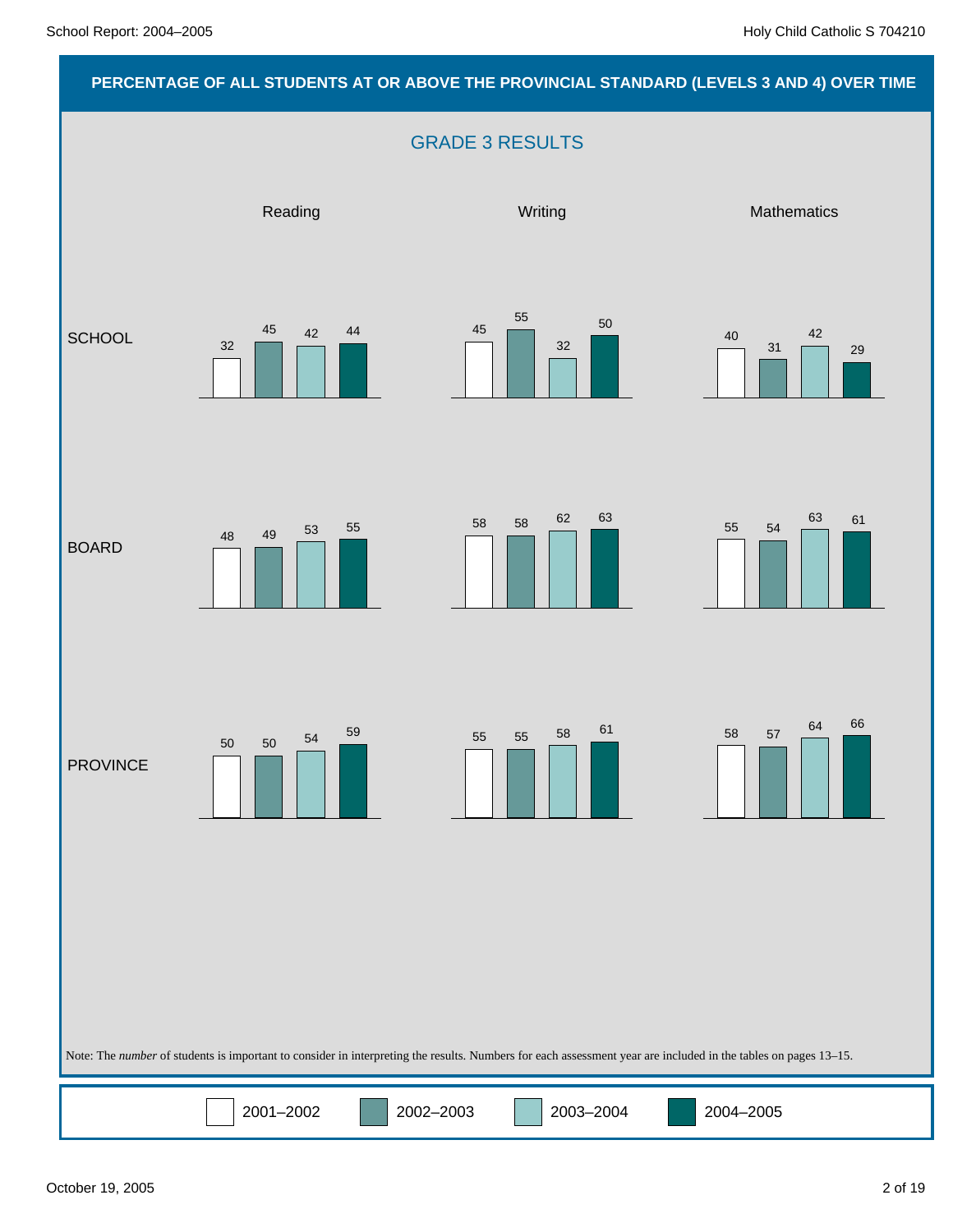### **PERCENTAGE OF ALL STUDENTS AT OR ABOVE THE PROVINCIAL STANDARD (LEVELS 3 AND 4) OVER TIME**

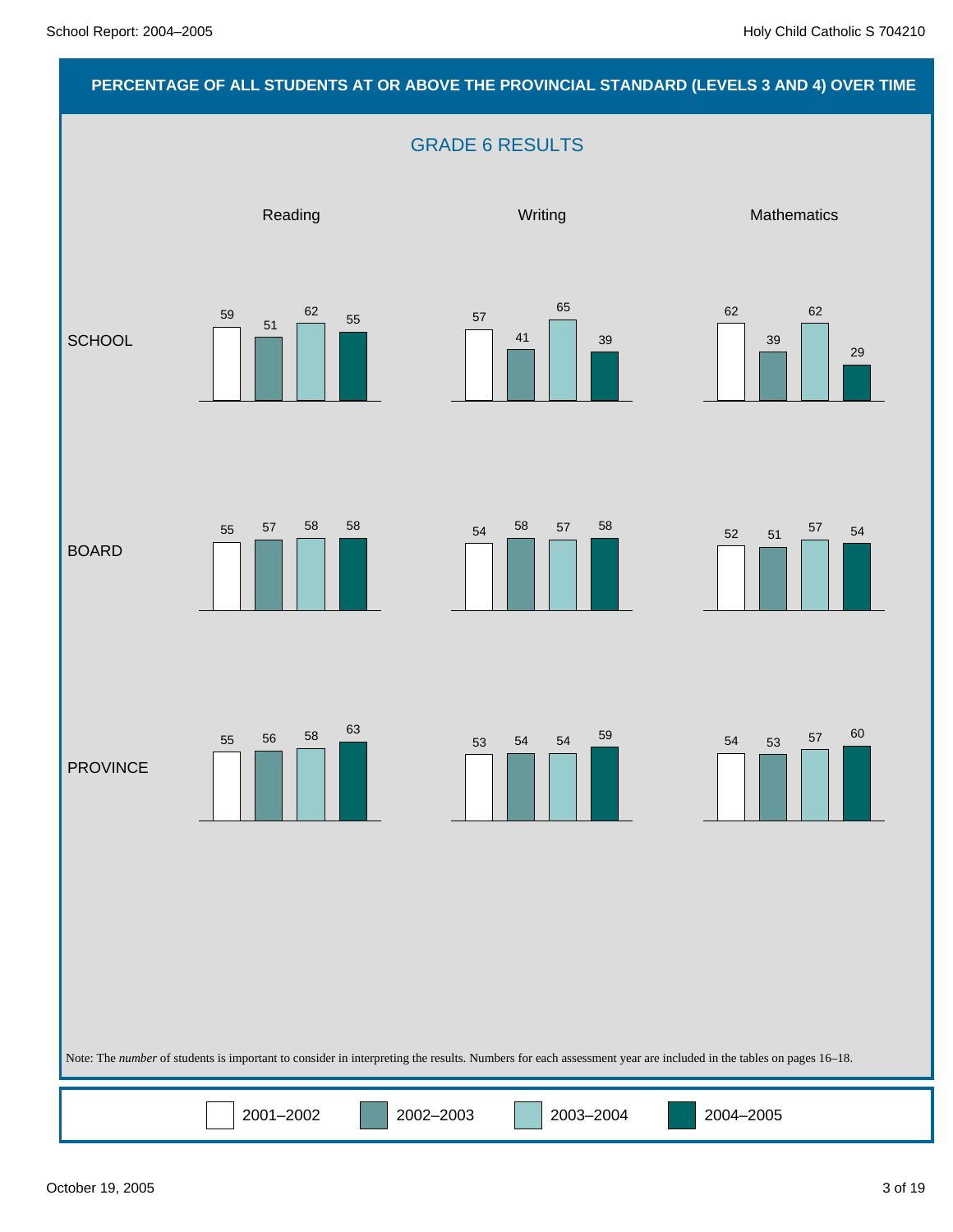### **TIPS**

Each school is unique. To appreciate the distinctive character of a school, look at the contextual information to understand the features and characteristics of the community it serves.

 $CZ$ 

Every assessment captures performance at one point in time each year. Consider the results along with other information about students' achievement in reading, writing and mathematics.

 $\mathfrak{G}$ 

Remember to exercise caution when interpreting results for small schools. Results may vary considerably from year to year, and differences may look exaggerated. For example, in a class of 20 students, a difference of 10% represents only two students.

 $\alpha$ 

Trends may be difficult to identify or to interpret. This is especially true in small schools or in schools where there is a high turnover in the student population.

 $CZ$ 

EQAO values students' privacy. Results are not reported publicly for schools where fewer than 15 students participated, because it might be possible to identify individual students.

# **WHAT IS IN THIS REPORT?**

This report shows how well students at this school have met curriculum expectations to the end of Grade 3 and Grade 6. Students complete a set of test booklets that allow them to show what they have learned in reading, writing and mathematics. The assessments are based on *The Ontario Curriculum.*

### **This report includes**

- results for this school compared to the board and province;
- $\bullet$  a comparison of results over the past four years to aid in monitoring improvement and
- $\bullet$  information about the characteristics of the students who participated.

### **Specifically, you will find**

- summary graphs showing the percentage of students achieving the provincial standard in reading, writing and mathematics;
- detailed tables and graphs showing results for all levels of achievement, results for gender and participation information and
- $\bullet$  an explanation of all terms used in this report.

### **HOW TO USE THIS REPORT**

 $\bullet$  Examine the contextual information to understand the similarities and differences between this school, the board and the province. Consider the challenges that any differences might present.

- Examine the school results for reading, writing and mathematics.
	- Are these results consistent with what you would expect?
	- · How do these results compare to the board and provincial results?
	- How do these results compare over the four years?
- Speak to the school principal or the school council chair about the goals for school improvement related to reading, writing and mathematics.

The Education Quality and Accountability Office is an independent agency that gathers information about student achievement through province-wide assessments. Each year, all Grade 3 and Grade 6 students across Ontario take part in these assessments of reading, writing and mathematics. Individual results are reported to students and to parents and guardians. School, board and provincial results are released publicly.

Learn more about us at www.eqao.com.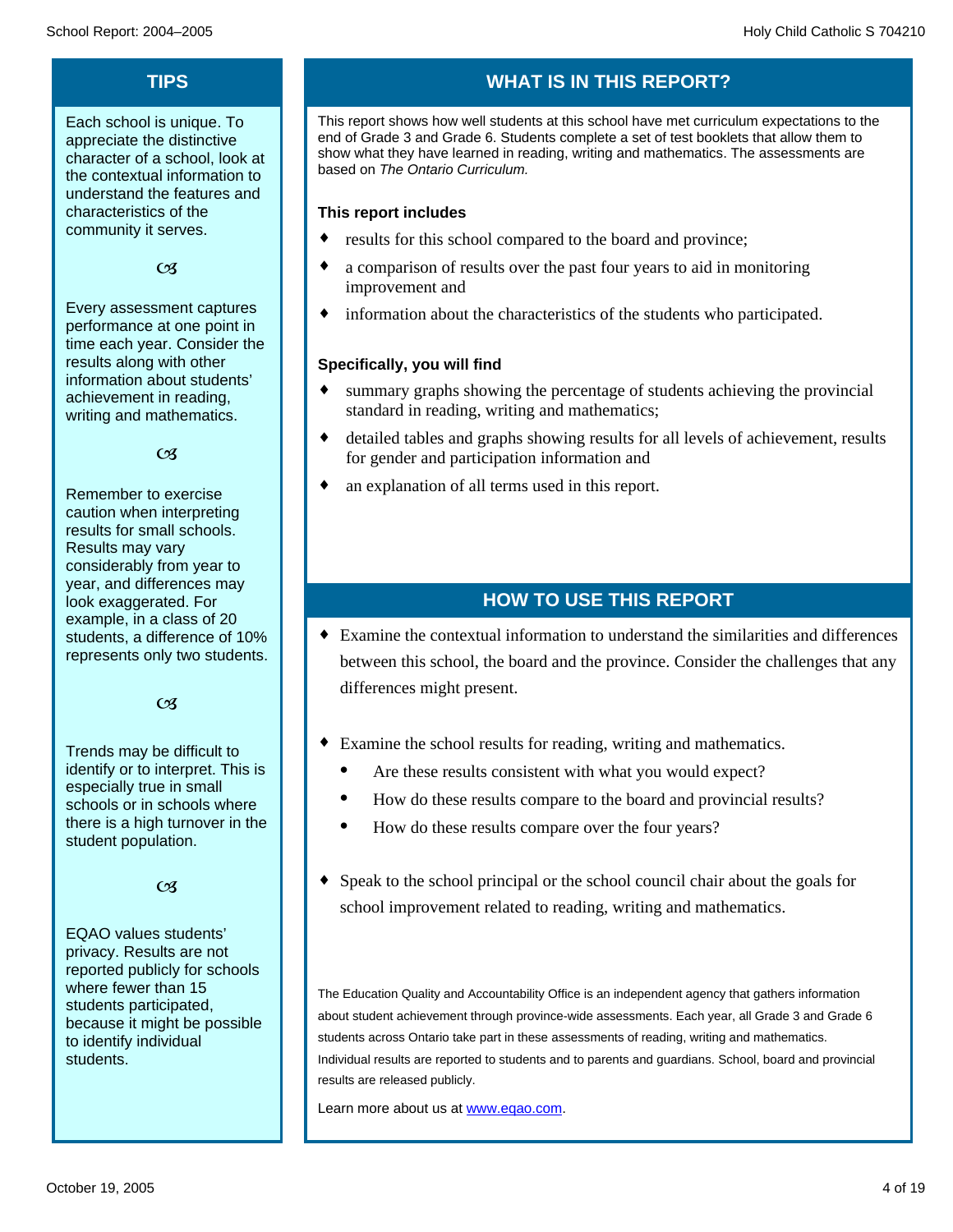# **Contextual Information: Grade 3 and Grade 6**

This information provides a context for interpreting the school's results in relation to those of the board and the province.

| Grade 3                                               | <b>School</b> | <b>Board</b> | <b>Province</b> |
|-------------------------------------------------------|---------------|--------------|-----------------|
| Number of students                                    | 34            | 6 581        | 135 740         |
| Students participating in reading*                    | 100%          | 94%          | 94%             |
| writing*                                              | 100%          | 94%          | 94%             |
| mathematics*                                          | 100%          | 94%          | 95%             |
| Female                                                | 53%           | 48%          | 48%             |
| Male                                                  | 41%           | 51%          | 51%             |
| ESL/ELD learners**                                    | 9%            | 4%           | 7%              |
| Students with special needs (excluding gifted)**      | 15%           | 12%          | 11%             |
| Born outside Canada                                   | 21%           | 17%          | 11%             |
| In Canada less than one year                          | $0\%$         | 2%           | 1%              |
| In Canada one year or more but less than three years  | 6%            | 4%           | 2%              |
| In Canada three years or more                         | 9%            | 9%           | 7%              |
| First language learned at home was other than English | 50%           | 33%          | 20%             |
| Attended three or more schools since Grade 1          | 6%            | 6%           | 8%              |

| Grade 6                                               | <b>School</b> | <b>Board</b> | <b>Province</b> |
|-------------------------------------------------------|---------------|--------------|-----------------|
| Number of students                                    | 51            | 6858         | 143 421         |
| Students participating in reading                     | 100%          | 95%          | 95%             |
| writing                                               | 100%          | 95%          | 95%             |
| mathematics                                           | 100%          | 95%          | 95%             |
| Female                                                | 47%           | 48%          | 48%             |
| Male                                                  | 53%           | 50%          | 51%             |
| ESL/ELD learners**                                    | $0\%$         | 4%           | 4%              |
| Students with special needs (excluding gifted)**      | 10%           | 15%          | 13%             |
| Born outside Canada                                   | 10%           | 19%          | 13%             |
| In Canada less than one year                          | 2%            | 2%           | $1\%$           |
| In Canada one year or more but less than three years  | $0\%$         | 3%           | 2%              |
| In Canada three years or more                         | 8%            | 13%          | 9%              |
| First language learned at home was other than English | 35%           | 33%          | 19%             |
| Attended three or more schools since Grade 1          | 27%           | 15%          | 23%             |

 Contextual data pertaining to gender, student status, school background, place of birth and language learned at home are provided by schools on the **Student Information Form.**

Not all French Immersion students wrote all components of the Grade 3 assessment; the numbers shown here reflect those students who wrote the components determined by the French Immersion participation option selected by their board.

\*\* See the Explanation of Terms.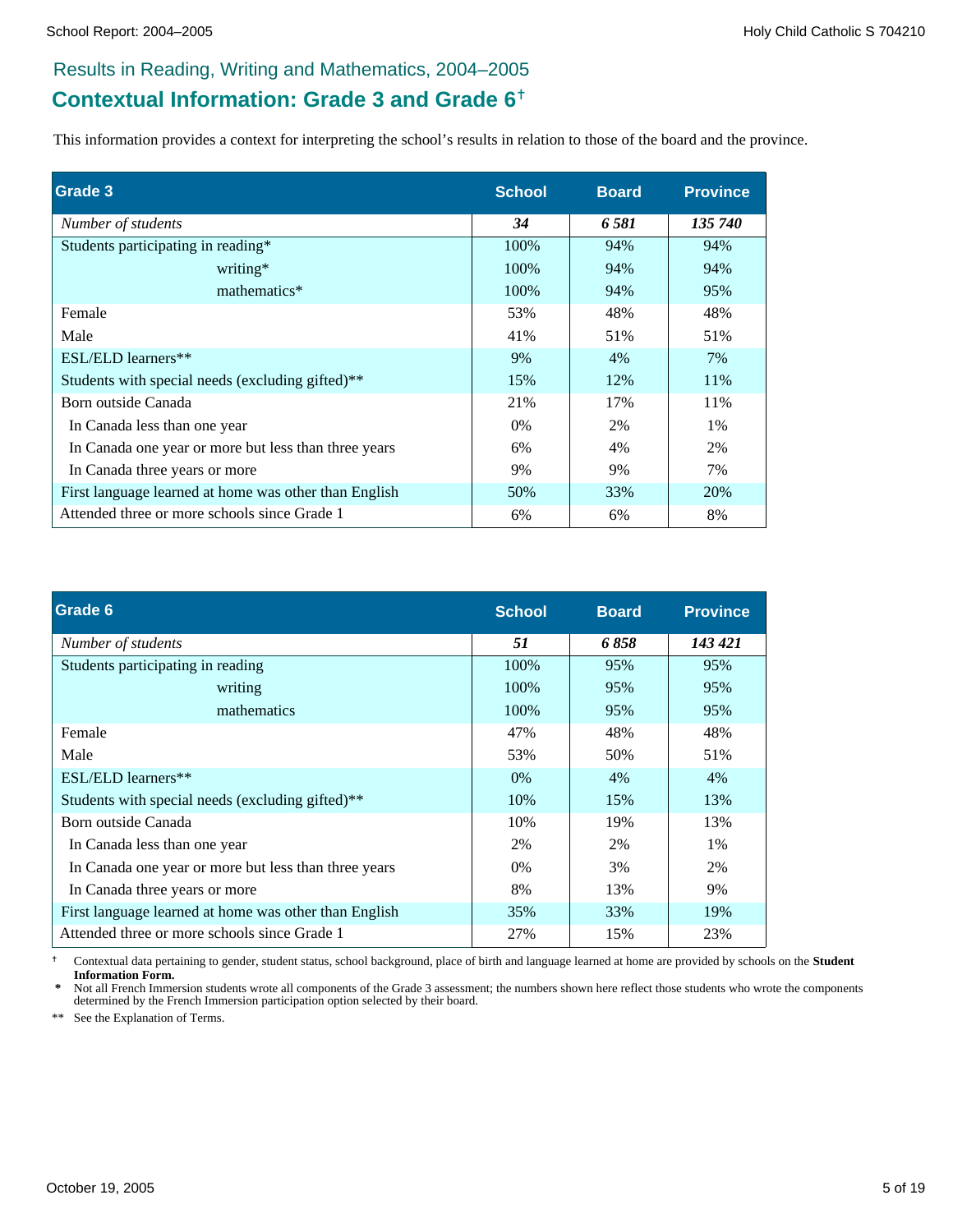# **Grade 3: All Students**

| <b>Grade 3: Reading*</b>                                                          |    |                     |                      |                            |  |  |  |  |  |
|-----------------------------------------------------------------------------------|----|---------------------|----------------------|----------------------------|--|--|--|--|--|
| Number of Students                                                                |    | <b>School</b><br>34 | <b>Board</b><br>6462 | <b>Province</b><br>132 667 |  |  |  |  |  |
| Level 4                                                                           |    | 0%                  | 5%                   | 6%                         |  |  |  |  |  |
| Level 3                                                                           | 15 | 44%                 | 50%                  | 53%                        |  |  |  |  |  |
| Level 2                                                                           | 15 | 44%                 | 29%                  | 27%                        |  |  |  |  |  |
| Level 1                                                                           | 4  | 12%                 | 8%                   | 7%                         |  |  |  |  |  |
| $NE1**$                                                                           | 0  | 0%                  | 2%                   | 2%                         |  |  |  |  |  |
| Participating<br><b>Students</b>                                                  | 34 | 100%                | 94%                  | 94%                        |  |  |  |  |  |
| No Data                                                                           | 0  | 0%                  | 1%                   | 1%                         |  |  |  |  |  |
| <b>Exempt</b>                                                                     | 0  | 0%                  | 6%                   | 5%                         |  |  |  |  |  |
| <b>At or Above</b><br><b>Provincial Standard</b><br>(Levels 3 and 4) $^{\dagger}$ |    | 55%                 | 59%                  |                            |  |  |  |  |  |



| <b>Grade 3: Writing*</b>                                                       |    |                     |                         |                            |  |  |  |  |
|--------------------------------------------------------------------------------|----|---------------------|-------------------------|----------------------------|--|--|--|--|
| Number of Students                                                             |    | <b>School</b><br>34 | <b>Board</b><br>6 4 6 2 | <b>Province</b><br>132 667 |  |  |  |  |
| Level 4                                                                        | 0  | 0%                  | 7%                      | 6%                         |  |  |  |  |
| Level 3                                                                        | 17 | 50%                 | 56%                     | 55%                        |  |  |  |  |
| Level 2                                                                        | 17 | 50%                 | 28%                     | 32%                        |  |  |  |  |
| Level 1                                                                        | 0  | 0%                  | 1%                      | 1%                         |  |  |  |  |
| $NE1**$                                                                        | 0  | 0%                  | 1%                      | 1%                         |  |  |  |  |
| Participating<br><b>Students</b>                                               | 34 | 100%                | 94%                     | 94%                        |  |  |  |  |
| No Data                                                                        | O  | 0%                  | $1\%$                   | 1%                         |  |  |  |  |
| <b>Exempt</b>                                                                  | N  | 0%                  | 5%                      | 5%                         |  |  |  |  |
| <b>At or Above</b><br><b>Provincial Standard</b><br>(Levels 3 and 4) $\dagger$ |    | 63%                 | 61%                     |                            |  |  |  |  |



| Number of Students                                                             | School | 34   | <b>Board</b><br>6581 | <b>Province</b><br>135 740 |  |
|--------------------------------------------------------------------------------|--------|------|----------------------|----------------------------|--|
| <b>Level 4</b>                                                                 |        | 0%   | 9%                   | 10%                        |  |
| Level 3                                                                        | 10     | 29%  | 52%                  | 56%                        |  |
| Level 2                                                                        | 22     | 65%  | 28%                  | 26%                        |  |
| Level 1                                                                        |        | 3%   | 4%                   | 3%                         |  |
| $NE1**$                                                                        |        | 3%   | 1%                   | $<$ 1%                     |  |
| <i>Participating</i><br><b>Students</b>                                        | 34     | 100% | 94%                  | 95%                        |  |
| No Data                                                                        | O      | 0%   | 1%                   | 1%                         |  |
| <b>Exempt</b>                                                                  |        | 0%   | 5%                   | 4%                         |  |
| <b>At or Above</b><br><b>Provincial Standard</b><br>(Levels 3 and 4) $\dagger$ |        | 29%  | 61%                  | 66%                        |  |



\* Because percentages in tables and graphs are rounded, and because graphs do not show all reporting categories, percentages may not add to 100.<br>\*\* See the Explanation of Terms.

See the Explanation of Terms.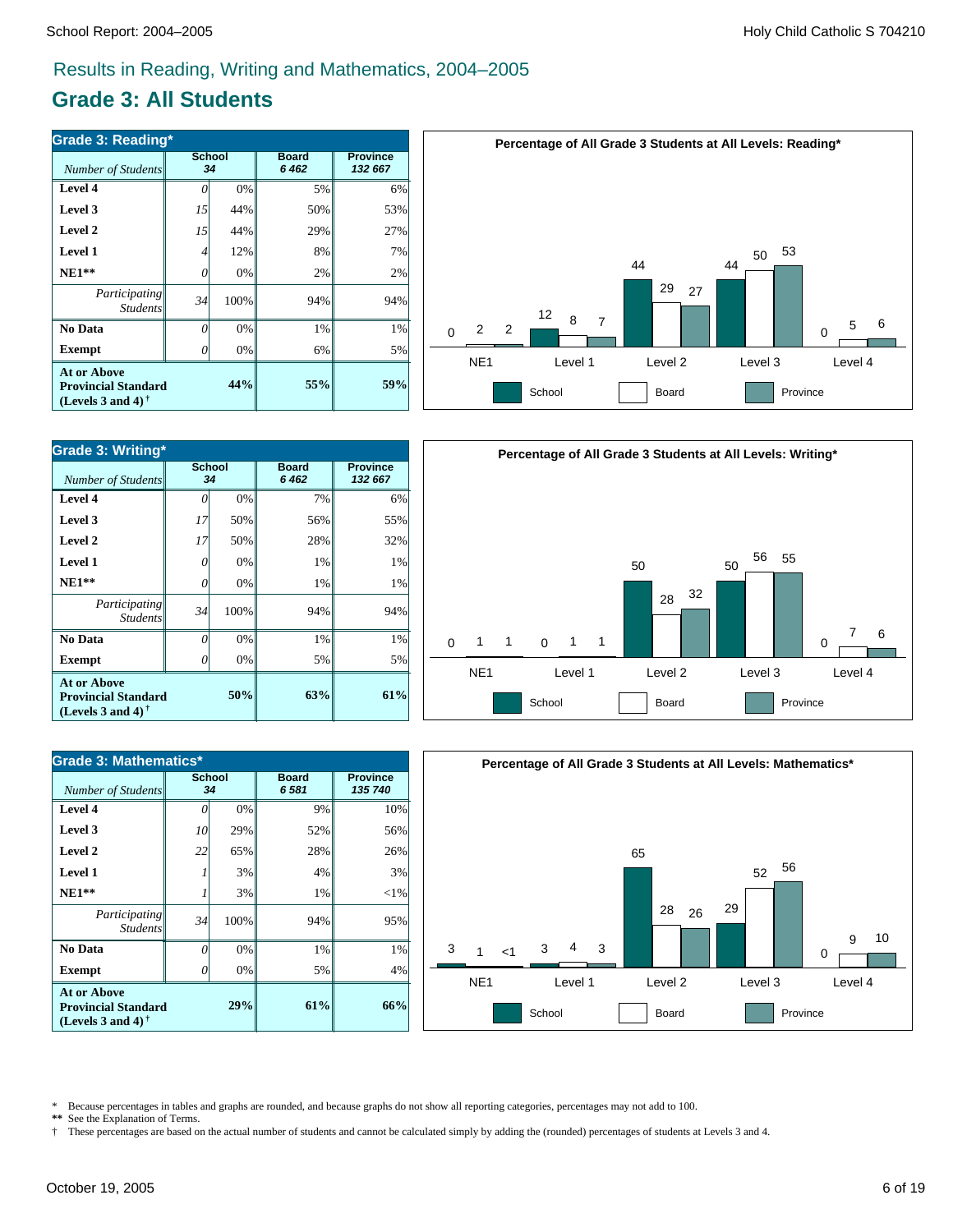# **Grade 3: Participating Students (excludes "no data" and "exempt" categories)**

| Grade 3: Reading*                                                          |        |     |                         |                            |  |  |  |  |
|----------------------------------------------------------------------------|--------|-----|-------------------------|----------------------------|--|--|--|--|
| Number of Students                                                         | School | 34  | <b>Board</b><br>6 0 5 6 | <b>Province</b><br>124 580 |  |  |  |  |
| Level 4                                                                    |        | 0%  | 5%                      | 6%                         |  |  |  |  |
| Level 3                                                                    | 15     | 44% | 53%                     | 56%                        |  |  |  |  |
| Level 2                                                                    | 15     | 44% | 31%                     | 28%                        |  |  |  |  |
| Level 1                                                                    | 4      | 12% | 8%                      | 7%                         |  |  |  |  |
| $NE1**$                                                                    |        | 0%  | 3%                      | 2%                         |  |  |  |  |
| At or Above<br><b>Provincial Standard</b><br>(Levels 3 and 4) $^{\dagger}$ |        | 44% | 58%                     | 63%                        |  |  |  |  |



| <b>Grade 3: Writing*</b>                                                                             |                     |     |                      |                            |  |  |  |  |
|------------------------------------------------------------------------------------------------------|---------------------|-----|----------------------|----------------------------|--|--|--|--|
| Number of Students                                                                                   | <b>School</b><br>34 |     | <b>Board</b><br>6060 | <b>Province</b><br>125 045 |  |  |  |  |
| Level 4                                                                                              |                     | 0%  | 7%                   | 6%                         |  |  |  |  |
| Level 3                                                                                              | 17                  | 50% | 60%                  | 58%                        |  |  |  |  |
| Level 2                                                                                              | 17                  | 50% | 30%                  | 34%                        |  |  |  |  |
| Level 1                                                                                              | $\iota$             | 0%  | 1%                   | 1%                         |  |  |  |  |
| $NE1**$                                                                                              | $\iota$             | 0%  | 1%                   | 1%                         |  |  |  |  |
| <b>At or Above</b><br><b>Provincial Standard</b><br>(Levels 3 and 4) <sup><math>\dagger</math></sup> |                     | 50% | 68%                  | 64%                        |  |  |  |  |



| <b>Grade 3: Mathematics*</b>                                                   |              |     |                         |                            |  |  |  |  |
|--------------------------------------------------------------------------------|--------------|-----|-------------------------|----------------------------|--|--|--|--|
| Number of Students                                                             | School<br>34 |     | <b>Board</b><br>6 1 9 4 | <b>Province</b><br>128 835 |  |  |  |  |
| Level 4                                                                        |              | 0%  | 10%                     | 10%                        |  |  |  |  |
| Level 3                                                                        | 10           | 29% | 55%                     | 59%                        |  |  |  |  |
| Level 2                                                                        | 22           | 65% | 30%                     | 27%                        |  |  |  |  |
| Level 1                                                                        |              | 3%  | 5%                      | 3%                         |  |  |  |  |
| $NE1**$                                                                        |              | 3%  | 1%                      | $<$ 1%                     |  |  |  |  |
| <b>At or Above</b><br><b>Provincial Standard</b><br>(Levels 3 and 4) $\dagger$ |              | 29% | 65%                     | 69%                        |  |  |  |  |



Because percentages in tables and graphs are rounded, percentages may not add to 100.

**\*\*** See the Explanation of Terms.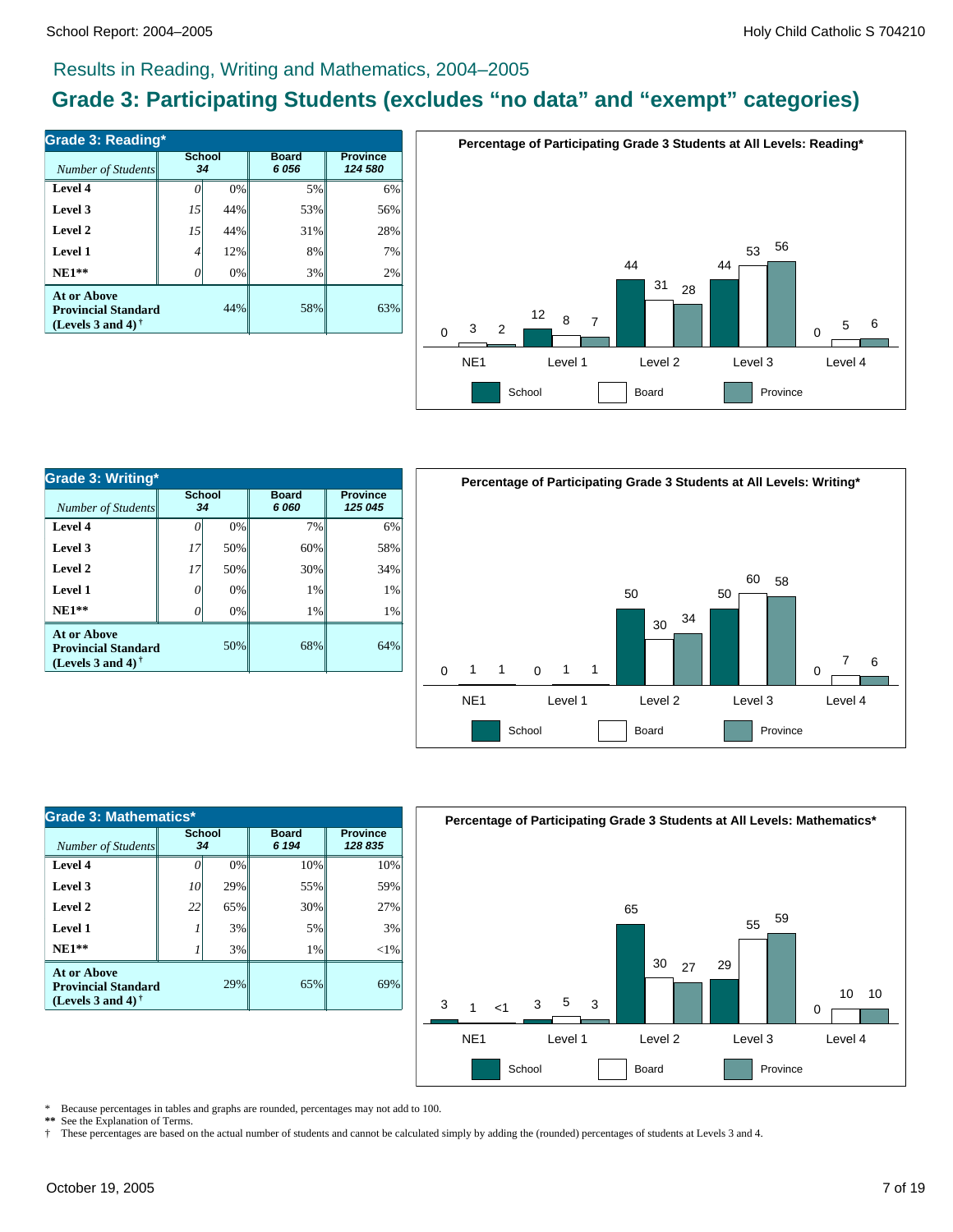# **Grade 3: Gender††**

| Grade 3: School*                                                               |                      |             |                      |             |                      |             |  |  |
|--------------------------------------------------------------------------------|----------------------|-------------|----------------------|-------------|----------------------|-------------|--|--|
|                                                                                | Reading              |             | Writing              |             | <b>Mathematics</b>   |             |  |  |
| Number of Students                                                             | <b>Female</b><br>N/R | Male<br>N/R | <b>Female</b><br>N/R | Male<br>N/R | <b>Female</b><br>N/R | Male<br>N/R |  |  |
| Level 4                                                                        | N/R                  | N/R         | N/R                  | N/R         | N/R                  | N/R         |  |  |
| Level 3                                                                        | N/R                  | N/R         | N/R                  | N/R         | N/R                  | N/R         |  |  |
| Level 2                                                                        | N/R                  | N/R         | N/R                  | N/R         | N/R                  | N/R         |  |  |
| Level 1                                                                        | N/R                  | N/R         | N/R                  | N/R         | N/R                  | N/R         |  |  |
| $NE1**$                                                                        | N/R                  | N/R         | N/R                  | N/R         | N/R                  | N/R         |  |  |
| Participating<br><i>Students</i>                                               | N/R                  | N/R         | N/R                  | N/R         | N/R                  | N/R         |  |  |
| No Data                                                                        | N/R                  | N/R         | N/R                  | N/R         | N/R                  | N/R         |  |  |
| <b>Exempt</b>                                                                  | N/R                  | N/R         | N/R                  | N/R         | N/R                  | N/R         |  |  |
| <b>At or Above</b><br><b>Provincial Standard</b><br>(Levels 3 and 4) $\dagger$ | N/R                  | N/R         | N/R                  | N/R         | N/R                  | N/R         |  |  |

| Grade 3: Board*                                                                                      |                       |                 |                |                 |                        |                    |  |  |
|------------------------------------------------------------------------------------------------------|-----------------------|-----------------|----------------|-----------------|------------------------|--------------------|--|--|
|                                                                                                      | Reading               |                 | <b>Writing</b> |                 |                        | <b>Mathematics</b> |  |  |
| Number of Students                                                                                   | <b>Female</b><br>3087 | Male<br>3 2 9 0 | Female<br>3087 | Male<br>3 2 9 0 | <b>Female</b><br>3 150 | Male<br>3 3 4 2    |  |  |
| Level 4                                                                                              | 7%                    | 4%              | 9%             | 5%              | 9%                     | 9%                 |  |  |
| Level 3                                                                                              | 53%                   | 47%             | 60%            | 53%             | 52%                    | 52%                |  |  |
| Level 2                                                                                              | 28%                   | 31%             | 25%            | 32%             | 29%                    | 27%                |  |  |
| Level 1                                                                                              | 7%                    | 9%              | ${<}1\%$       | 2%              | 4%                     | 5%                 |  |  |
| $NE1**$                                                                                              | 2%                    | 3%              | 1%             | 1%              | 1%                     | 1%                 |  |  |
| Participating<br><i>Students</i>                                                                     | 95%                   | 93%             | 95%            | 93%             | 95%                    | 93%                |  |  |
| No Data                                                                                              | ${<}1\%$              | < 1%            | 1%             | $<$ 1%          | 1%                     | $<$ 1%             |  |  |
| <b>Exempt</b>                                                                                        | 4%                    | 7%              | 4%             | 7%              | 4%                     | 6%                 |  |  |
| <b>At or Above</b><br><b>Provincial Standard</b><br>(Levels 3 and 4) <sup><math>\dagger</math></sup> | 60%                   | 50%             | 70%            | 58%             | 61%                    | 61%                |  |  |

| <b>Grade 3: Province*</b>                                                                            |                         |               |                         |               |                         |                    |  |
|------------------------------------------------------------------------------------------------------|-------------------------|---------------|-------------------------|---------------|-------------------------|--------------------|--|
|                                                                                                      | Reading                 |               | <b>Writing</b>          |               |                         | <b>Mathematics</b> |  |
| Number of Students                                                                                   | <b>Female</b><br>63 841 | Male<br>67305 | <b>Female</b><br>63 841 | Male<br>67305 | <b>Female</b><br>65 604 | Male<br>68 592     |  |
| Level 4                                                                                              | 7%                      | 4%            | 8%                      | 4%            | 9%                      | 10%                |  |
| Level 3                                                                                              | 56%                     | 50%           | 60%                     | 50%           | 56%                     | 56%                |  |
| Level 2                                                                                              | 25%                     | 28%           | 27%                     | 37%           | 27%                     | 25%                |  |
| Level 1                                                                                              | 6%                      | 8%            | ${<}1\%$                | 1%            | 3%                      | 3%                 |  |
| $NE1**$                                                                                              | 1%                      | 2%            | 1%                      | 1%            | ${<}1\%$                | 1%                 |  |
| <i>Participating</i><br><b>Students</b>                                                              | 96%                     | 93%           | 96%                     | 93%           | 96%                     | 94%                |  |
| No Data                                                                                              | 1%                      | $1\%$         | 1%                      | 1%            | 1%                      | 1%                 |  |
| <b>Exempt</b>                                                                                        | 4%                      | 7%            | 3%                      | 6%            | 3%                      | 5%                 |  |
| <b>At or Above</b><br><b>Provincial Standard</b><br>(Levels 3 and 4) <sup><math>\dagger</math></sup> | 63%                     | 54%           | 68%                     | 54%           | 66%                     | 66%                |  |







\* Because percentages in tables and graphs are rounded, and because graphs do not show all reporting categories, percentages may not add to 100.<br>\*\* See the Explanation of Terms.

See the Explanation of Terms.

† These percentages are based on the actual number of students and cannot be calculated simply by adding the (rounded) percentages of students at Levels 3 and 4.

†† Results by gender include only students for whom gender data were available.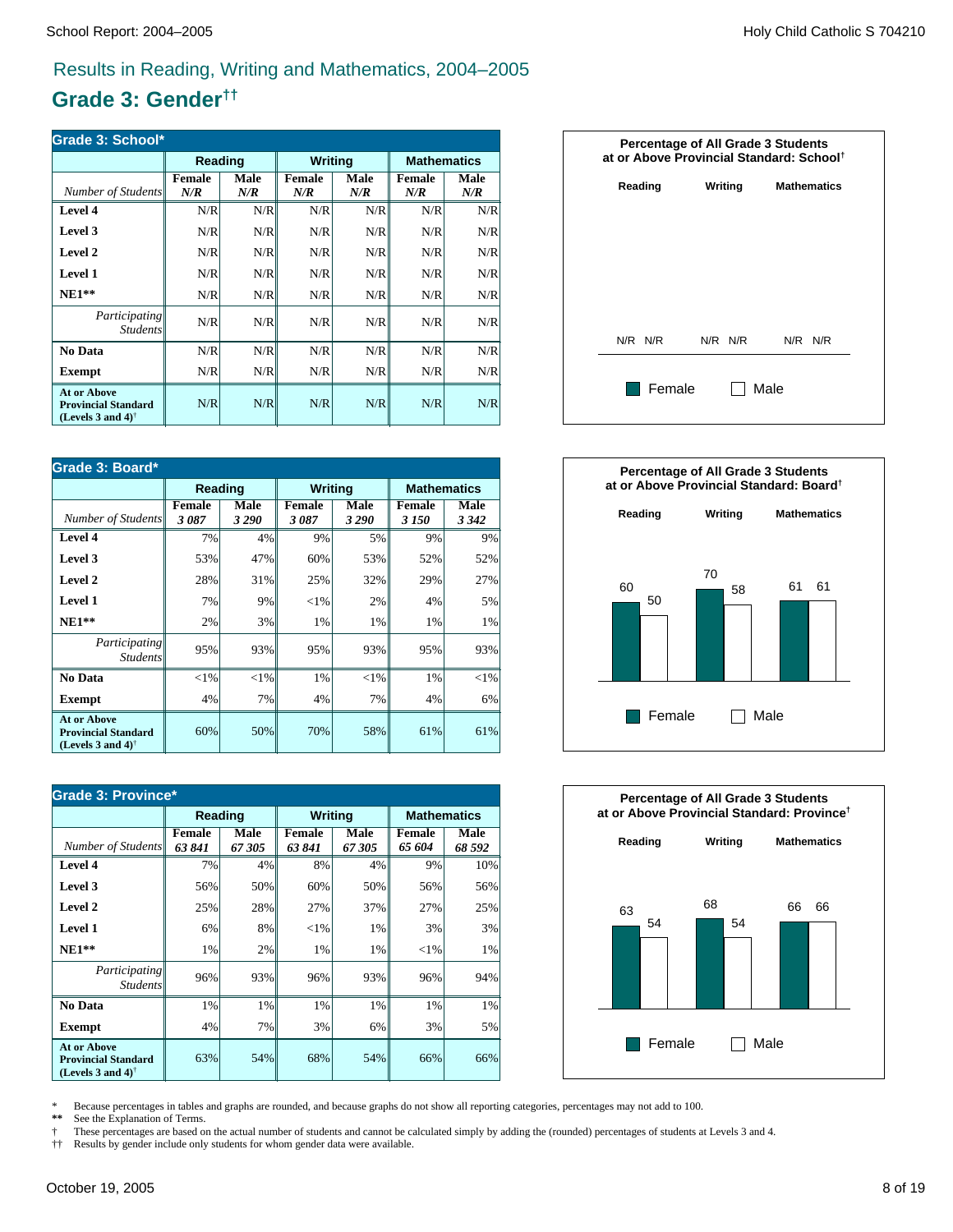# **Grade 6: All Students**

| Grade 6: Reading*                                                                 |     |                     |                      |                            |  |  |  |  |
|-----------------------------------------------------------------------------------|-----|---------------------|----------------------|----------------------------|--|--|--|--|
| Number of Students                                                                |     | <b>School</b><br>51 | <b>Board</b><br>6858 | <b>Province</b><br>143 421 |  |  |  |  |
| Level 4                                                                           |     | 4%                  | 7%                   | 8%                         |  |  |  |  |
| Level 3                                                                           | 26  | 51%                 | 51%                  | 55%                        |  |  |  |  |
| Level 2                                                                           | 15  | 29%                 | 28%                  | 25%                        |  |  |  |  |
| Level 1                                                                           | 8   | 16%                 | 9%                   | 7%                         |  |  |  |  |
| $NE1**$                                                                           | 0   | 0%                  | 1%                   | 1%                         |  |  |  |  |
| Participating<br><b>Students</b>                                                  | 51  | 100%                | 95%                  | 95%                        |  |  |  |  |
| No Data                                                                           | 0   | 0%                  | 1%                   | 1%                         |  |  |  |  |
| <b>Exempt</b>                                                                     | 0   | 0%                  | 4%                   | 4%                         |  |  |  |  |
| <b>At or Above</b><br><b>Provincial Standard</b><br>(Levels 3 and 4) $^{\dagger}$ | 55% | 58%                 | 63%                  |                            |  |  |  |  |



| Grade 6: Writing*                                                                                           |                |                     |                      |                            |  |  |  |
|-------------------------------------------------------------------------------------------------------------|----------------|---------------------|----------------------|----------------------------|--|--|--|
| <b>Number of Students</b>                                                                                   |                | <b>School</b><br>51 | <b>Board</b><br>6858 | <b>Province</b><br>143 421 |  |  |  |
| Level 4                                                                                                     |                | 0%                  | 8%                   | 7%                         |  |  |  |
| Level 3                                                                                                     | 20             | 39%                 | 50%                  | 51%                        |  |  |  |
| Level 2                                                                                                     | 28             | 55%                 | 34%                  | 33%                        |  |  |  |
| Level 1                                                                                                     | $\mathfrak{D}$ | 4%                  | 3%                   | 2%                         |  |  |  |
| $NE1**$                                                                                                     |                | 2%                  | 1%                   | 1%                         |  |  |  |
| Participating<br><b>Students</b>                                                                            | 51             | 100%                | 95%                  | 95%                        |  |  |  |
| No Data                                                                                                     | Ω              | 0%                  | 1%                   | 1%                         |  |  |  |
| <b>Exempt</b>                                                                                               |                | 0%                  | 4%                   | 4%                         |  |  |  |
| <b>At or Above</b><br>39%<br><b>Provincial Standard</b><br>(Levels 3 and 4) <sup><math>\dagger</math></sup> |                |                     | 58%                  | 59%                        |  |  |  |

|                                                |             |                | Percentage of All Grade 6 Students at All Levels: Writing* |                                    |
|------------------------------------------------|-------------|----------------|------------------------------------------------------------|------------------------------------|
| $\overline{2}$<br>$\mathbf{1}$<br>$\mathbf{1}$ | 4<br>3<br>2 | 55<br>34<br>33 | 51<br>50<br>39                                             | 8<br>$\overline{7}$<br>$\mathbf 0$ |
| NE <sub>1</sub>                                | Level 1     | Level 2        | Level 3                                                    | Level 4                            |
|                                                | School      | Board          | Province                                                   |                                    |



**60%** 4% 1% 95%  $< 1%$ 6% 29% 50% 10% **54%** 4% 1% 95%  $<$ 1% 9% 32% 46% 9% **29%** 0% 0% 100% 0% 12% 59% 29% 0% *0 51 0 6 30 15 0* **Exempt**  $\qquad$  0  **No Data** *Participating Students*  **NE1\*\* Level 1 Level 2 Level 3 Level 4 At or Above Provincial Standard (Levels 3 and 4) †**

School<br>51

\* Because percentages in tables and graphs are rounded, and because graphs do not show all reporting categories, percentages may not add to 100.<br>\*\* See the Explanation of Terms.

**Province** *143 421*

**Board** *6 858*

See the Explanation of Terms.

*Number of Students 51*

**Grade 6: Mathematics\***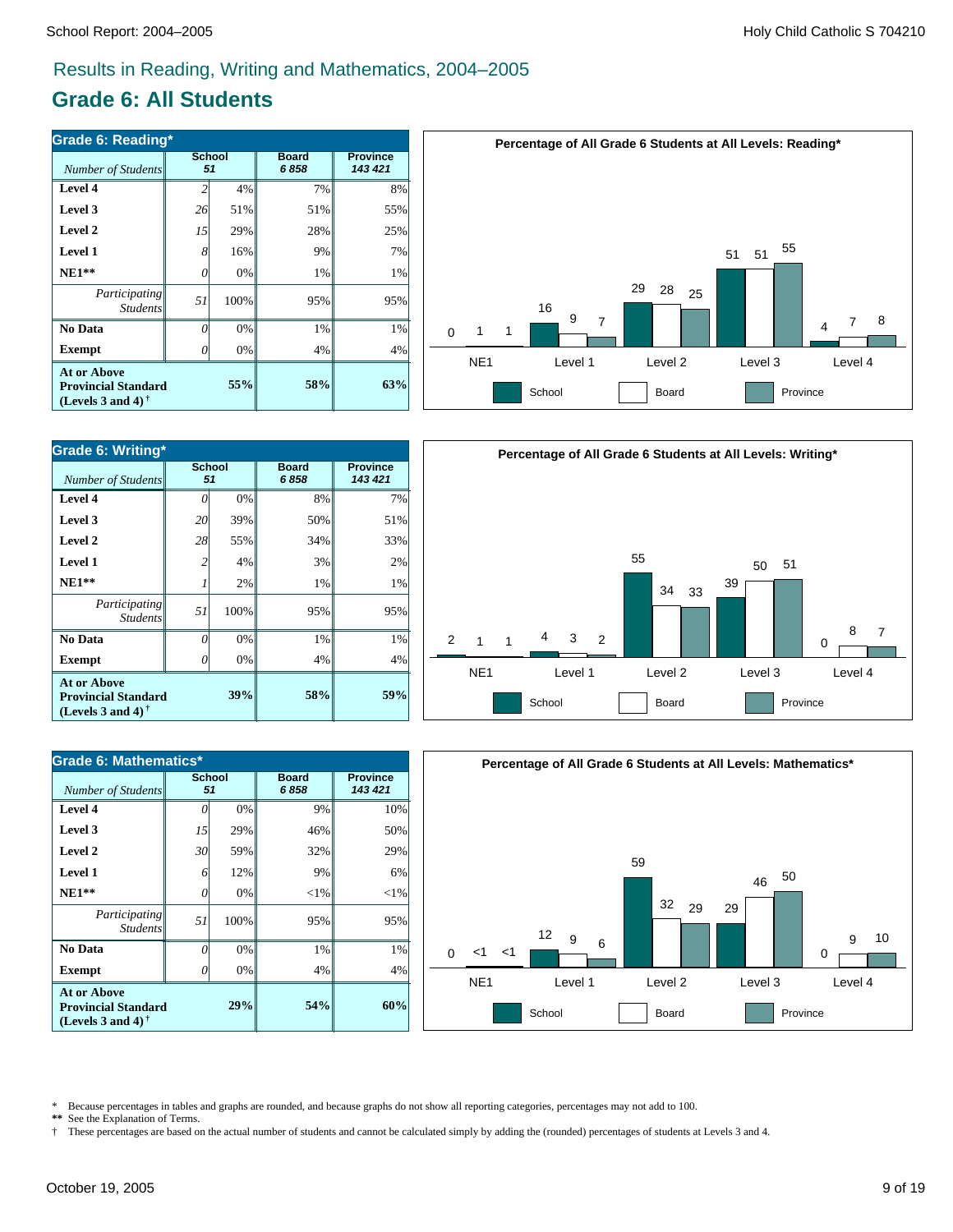# **Grade 6: Participating Students (excludes "no data" and "exempt" categories)**

| <b>Grade 6: Reading*</b>                                                                      |              |     |                         |                            |  |  |  |
|-----------------------------------------------------------------------------------------------|--------------|-----|-------------------------|----------------------------|--|--|--|
| Number of Students                                                                            | School<br>51 |     | <b>Board</b><br>6 5 4 8 | <b>Province</b><br>136 846 |  |  |  |
| Level 4                                                                                       |              | 4%  | 7%                      | 8%                         |  |  |  |
| Level 3                                                                                       | 26           | 51% | 53%                     | 58%                        |  |  |  |
| Level 2                                                                                       | 15           | 29% | 29%                     | 26%                        |  |  |  |
| Level 1                                                                                       | 8            | 16% | 9%                      | 7%                         |  |  |  |
| $NE1**$                                                                                       |              | 0%  | 1%                      | 1%                         |  |  |  |
| At or Above<br><b>Provincial Standard</b><br>(Levels 3 and 4) <sup><math>\dagger</math></sup> |              | 55% | 60%                     | 66%                        |  |  |  |



| Grade 6: Writing*                                                                     |                     |     |                         |                            |  |  |  |  |
|---------------------------------------------------------------------------------------|---------------------|-----|-------------------------|----------------------------|--|--|--|--|
| Number of Students                                                                    | <b>School</b><br>51 |     | <b>Board</b><br>6 5 4 5 | <b>Province</b><br>136 809 |  |  |  |  |
| Level 4                                                                               |                     | 0%  | 8%                      | 7%                         |  |  |  |  |
| Level 3                                                                               | 20                  | 39% | 53%                     | 54%                        |  |  |  |  |
| Level 2                                                                               | 28                  | 55% | 35%                     | 35%                        |  |  |  |  |
| Level 1                                                                               | $\overline{c}$      | 4%  | 3%                      | 3%                         |  |  |  |  |
| $NE1**$                                                                               |                     | 2%  | 1%                      | 1%                         |  |  |  |  |
| <b>At or Above</b><br>39%<br><b>Provincial Standard</b><br>(Levels 3 and 4) $\dagger$ |                     |     | 61%                     | 61%                        |  |  |  |  |



| Grade 6: Mathematics*                                                          |                     |     |                        |                            |  |  |  |  |
|--------------------------------------------------------------------------------|---------------------|-----|------------------------|----------------------------|--|--|--|--|
| Number of Students                                                             | <b>School</b><br>51 |     | <b>Board</b><br>6 5 25 | <b>Province</b><br>136 810 |  |  |  |  |
| Level 4                                                                        |                     | 0%  | 9%                     | 11%                        |  |  |  |  |
| Level 3                                                                        | 15                  | 29% | 48%                    | 52%                        |  |  |  |  |
| Level 2                                                                        | 30                  | 59% | 34%                    | 30%                        |  |  |  |  |
| Level 1                                                                        | 6                   | 12% | 9%                     | 7%                         |  |  |  |  |
| $NE1**$                                                                        |                     | 0%  | $<$ 1%                 | $<$ 1%                     |  |  |  |  |
| <b>At or Above</b><br><b>Provincial Standard</b><br>(Levels 3 and 4) $\dagger$ |                     | 29% | 57%                    | 63%                        |  |  |  |  |



Because percentages in tables and graphs are rounded, percentages may not add to 100.

**\*\*** See the Explanation of Terms.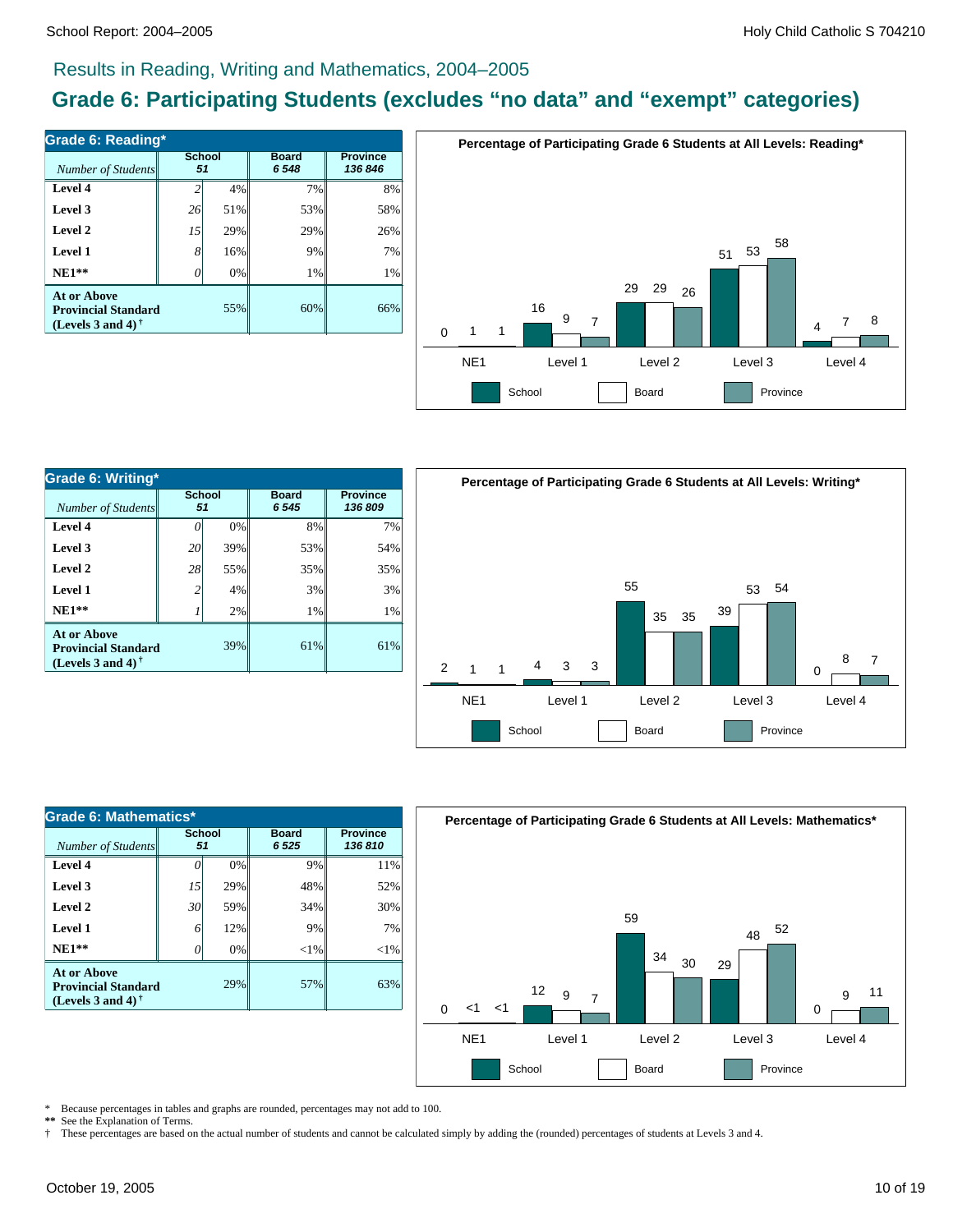# **Grade 6: Gender††**

| Grade 6: School*                                                                                     |              |            |                     |            |                     |                    |  |
|------------------------------------------------------------------------------------------------------|--------------|------------|---------------------|------------|---------------------|--------------------|--|
|                                                                                                      | Reading      |            | Writing             |            |                     | <b>Mathematics</b> |  |
| Number of Students                                                                                   | Female<br>24 | Male<br>27 | <b>Female</b><br>24 | Male<br>27 | <b>Female</b><br>24 | Male<br>27         |  |
| Level 4                                                                                              | 8%           | 0%         | 0%                  | 0%         | 0%                  | 0%                 |  |
| Level 3                                                                                              | 50%          | 52%        | 54%                 | 26%        | 33%                 | 26%                |  |
| Level 2                                                                                              | 25%          | 33%        | 46%                 | 63%        | 58%                 | 59%                |  |
| Level 1                                                                                              | 17%          | 15%        | 0%                  | 7%         | 8%                  | 15%                |  |
| $NE1**$                                                                                              | 0%           | 0%         | 0%                  | 4%         | 0%                  | 0%                 |  |
| <i>Participating</i><br><b>Students</b>                                                              | 100%         | 100%       | 100%                | 100%       | 100%                | 100%               |  |
| No Data                                                                                              | 0%           | 0%         | 0%                  | 0%         | 0%                  | 0%                 |  |
| <b>Exempt</b>                                                                                        | 0%           | 0%         | 0%                  | 0%         | 0%                  | 0%                 |  |
| <b>At or Above</b><br><b>Provincial Standard</b><br>(Levels 3 and 4) <sup><math>\dagger</math></sup> | 58%          | 52%        | 54%                 | 26%        | 33%                 | 26%                |  |

| Grade 6: Board*                                                                                      |                |              |                       |              |                |                    |  |
|------------------------------------------------------------------------------------------------------|----------------|--------------|-----------------------|--------------|----------------|--------------------|--|
|                                                                                                      | Reading        |              | <b>Writing</b>        |              |                | <b>Mathematics</b> |  |
| Number of Students                                                                                   | Female<br>3310 | Male<br>3454 | <b>Female</b><br>3310 | Male<br>3454 | Female<br>3310 | Male<br>3454       |  |
| Level 4                                                                                              | 8%             | 5%           | 10%                   | 5%           | 8%             | 9%                 |  |
| Level 3                                                                                              | 53%            | 49%          | 56%                   | 45%          | 45%            | 47%                |  |
| Level 2                                                                                              | 27%            | 29%          | 28%                   | 40%          | 34%            | 30%                |  |
| Level 1                                                                                              | 8%             | 10%          | 2%                    | 4%           | 8%             | 9%                 |  |
| $NE1**$                                                                                              | 1%             | 2%           | 1%                    | 2%           | 0%             | ${<}1\%$           |  |
| Participating<br><b>Students</b>                                                                     | 96%            | 95%          | 96%                   | 95%          | 96%            | 95%                |  |
| No Data                                                                                              | ${<}1\%$       | ${<}1\%$     | ${<}1\%$              | $<$ 1%       | $<$ 1%         | 1%                 |  |
| <b>Exempt</b>                                                                                        | 4%             | 4%           | 4%                    | 4%           | 4%             | 5%                 |  |
| <b>At or Above</b><br><b>Provincial Standard</b><br>(Levels 3 and 4) <sup><math>\dagger</math></sup> | 61%            | 55%          | 66%                   | 50%          | 53%            | 56%                |  |

| Grade 6: Province*                                                                                   |                 |                |                         |                       |                         |                    |
|------------------------------------------------------------------------------------------------------|-----------------|----------------|-------------------------|-----------------------|-------------------------|--------------------|
|                                                                                                      | Reading         |                | <b>Writing</b>          |                       |                         | <b>Mathematics</b> |
| Number of Students                                                                                   | Female<br>68858 | Male<br>72 537 | <b>Female</b><br>68 858 | <b>Male</b><br>72 537 | <b>Female</b><br>68 858 | Male<br>72 537     |
| Level 4                                                                                              | 10%             | 6%             | 10%                     | 4%                    | 10%                     | 11%                |
| Level 3                                                                                              | 58%             | 52%            | 58%                     | 45%                   | 50%                     | 49%                |
| Level 2                                                                                              | 23%             | 27%            | 27%                     | 40%                   | 30%                     | 28%                |
| <b>Level 1</b>                                                                                       | 5%              | 8%             | 1%                      | 4%                    | 6%                      | 7%                 |
| $NE1**$                                                                                              | 1%              | $1\%$          | ${<}1\%$                | 1%                    | ${<}1\%$                | $<$ 1%             |
| Participating<br><b>Students</b>                                                                     | 97%             | 95%            | 97%                     | 95%                   | 96%                     | 95%                |
| No Data                                                                                              | 1%              | 1%             | 1%                      | 1%                    | 1%                      | 1%                 |
| <b>Exempt</b>                                                                                        | 3%              | 5%             | 3%                      | 5%                    | 3%                      | 4%                 |
| <b>At or Above</b><br><b>Provincial Standard</b><br>(Levels 3 and 4) <sup><math>\dagger</math></sup> | 68%             | 58%            | 68%                     | 50%                   | 60%                     | 60%                |







\* Because percentages in tables and graphs are rounded, and because graphs do not show all reporting categories, percentages may not add to 100.<br>\*\* See the Explanation of Terms.

See the Explanation of Terms.

† These percentages are based on the actual number of students and cannot be calculated simply by adding the (rounded) percentages of students at Levels 3 and 4.

†† Results by gender include only students for whom gender data were available.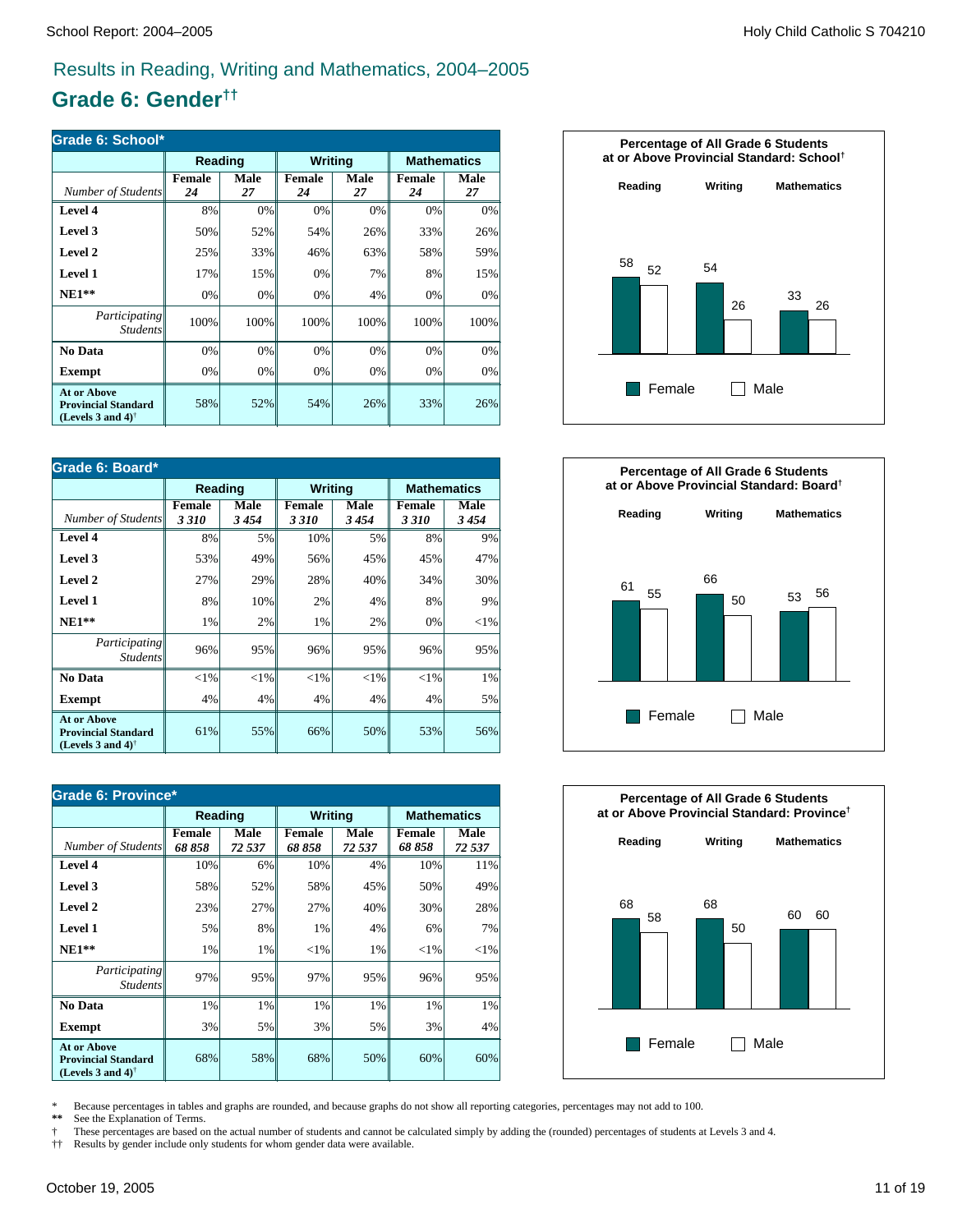# **Contextual Information for School: Grade 3 and Grade 6†**

This information provides a context for interpreting the school's results over the past four years.

| Grade 3                                               | 2001-2002 | 2002-2003 | 2003-2004          | 2004-2005           |
|-------------------------------------------------------|-----------|-----------|--------------------|---------------------|
| Number of students                                    | 40        | 42        | 40                 | 34                  |
| Students participating in reading*                    | 95%       | 95%       | 98%                | 100%                |
| writing*                                              | 95%       | 95%       | 98%                | 100%                |
| mathematics*                                          | 95%       | 95%       | 98%                | 100%                |
| Female                                                | 55%       | 50%       | 38%                | 53%                 |
| Male                                                  | 45%       | 48%       | 62%                | 41%                 |
| ESL/ELD learners**                                    | 2%        | 0%        | $0\%$ <sup>+</sup> | $9\%$ <sup>+</sup>  |
| Students with special needs (excluding gifted)**      | 28%       | 29%       | $5\%$ <sup>+</sup> | $15\%$ <sup>+</sup> |
| Born outside Canada                                   | 5%        | 7%        | 18%                | 21%                 |
| In Canada less than one year                          | 2%        | 0%        | $0\%$              | $0\%$               |
| In Canada one year or more but less than three years  | $0\%$     | $0\%$     | 2%                 | 6%                  |
| In Canada three years or more                         | 2%        | 7%        | 8%                 | 9%                  |
| First language learned at home was other than English | 42%       | 50%       | 25%                | 50%                 |
| Attended three or more schools since Grade 1          | 10%       | 12%       | 2%                 | 6%                  |

| Grade 6                                               | 2001-2002 | 2002-2003 | 2003-2004          | 2004-2005           |
|-------------------------------------------------------|-----------|-----------|--------------------|---------------------|
| Number of students                                    | 37        | 41        | 37                 | 51                  |
| Students participating in reading                     | 97%       | 98%       | 100%               | 100%                |
| writing                                               | 97%       | 98%       | 100%               | 100%                |
| mathematics                                           | 97%       | 98%       | 100%               | 100%                |
| Female                                                | 49%       | 49%       | 51%                | 47%                 |
| Male                                                  | 51%       | 51%       | 49%                | 53%                 |
| ESL/ELD learners**                                    | $0\%$     | $0\%$     | $3\%$ <sup>+</sup> | $0\%$ <sup>+</sup>  |
| Students with special needs (excluding gifted)**      | 16%       | 15%       | $8\%$ <sup>+</sup> | $10\%$ <sup>+</sup> |
| Born outside Canada                                   | 14%       | 15%       | 14%                | 10%                 |
| In Canada less than one year                          | 5%        | 0%        | 0%                 | 2%                  |
| In Canada one year or more but less than three years  | $0\%$     | $0\%$     | 3%                 | 0%                  |
| In Canada three years or more                         | 8%        | 10%       | 11%                | 8%                  |
| First language learned at home was other than English | 14%       | 41%       | 22%                | 35%                 |
| Attended three or more schools since Grade 1          | 8%        | 12%       | 11%                | 27%                 |

 **†** Contextual data pertaining to gender, student status, school background, place of birth and language learned at home are provided by schools on the **Student Information Form.** Not all French Immersion students wrote all components of the Grade 3 assessment; the numbers shown here reflect those students who wrote the components determined by the French Immersion participation option selected by their board.

See the Explanation of Terms.

Ì As the definition for the English as a second language/English literacy development group changed effective the 2004 assessments from "students enrolled in an ESL/ELD program" to "students designated as ESL/ELD learners", the percentage of students in this group may not be comparable with previous years.

è Because the **Individual Education Plan** requirement became effective for the 2004 assessments, the percentage of students designated as having special needs may not be comparable with the percentages from previous years.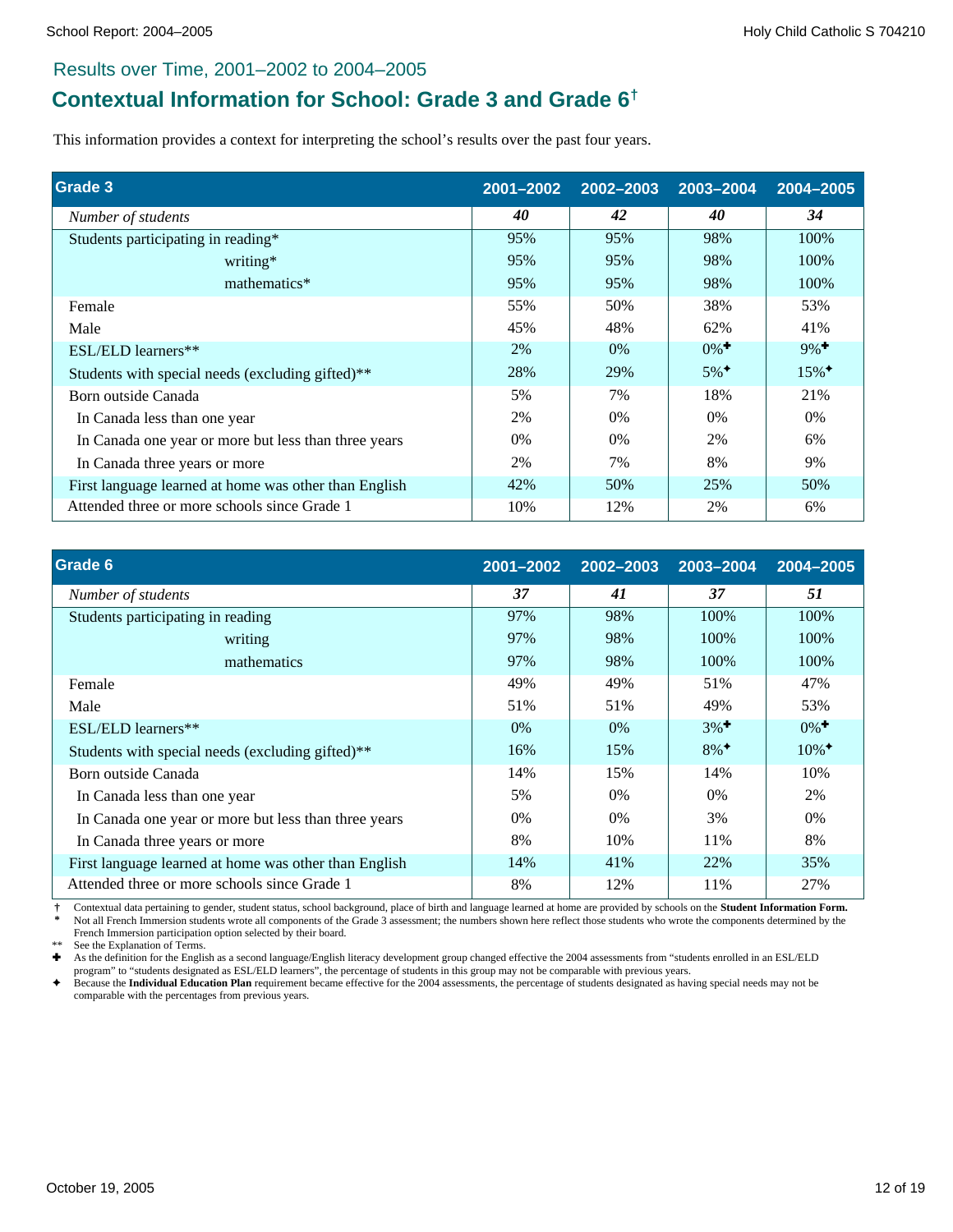# **Grade 3: Reading**

| <b>Grade 3 Reading: School*</b>                                  |             |             |             |             |  |  |  |
|------------------------------------------------------------------|-------------|-------------|-------------|-------------|--|--|--|
| Year                                                             | $'01 - '02$ | $'02 - '03$ | $'03 - '04$ | $'04 - '05$ |  |  |  |
| Number of<br><b>Students</b>                                     | 40          | 42          | 40          | 34          |  |  |  |
| Level 4                                                          | 5%          | 5%          | 0%          | 0%          |  |  |  |
| Level 3                                                          | 28%         | 40%         | 42%         | 44%         |  |  |  |
| Level 2                                                          | 52%         | 31%         | 30%         | 44%         |  |  |  |
| Level 1                                                          | 8%          | 10%         | 12%         | 12%         |  |  |  |
| $NE1**$                                                          | 0%          | 0%          | 0%          | 0%          |  |  |  |
| NEIS <sup>††</sup>                                               | 2%          | 10%         | 12%         |             |  |  |  |
| Participating<br><b>Students</b>                                 | 95%         | 95%         | 98%         | 100%        |  |  |  |
| No Data                                                          | 0%          | 0%          | 2%          | 0%          |  |  |  |
| <b>Exempt</b>                                                    | 5%          | 5%          | 0%          | 0%          |  |  |  |
| <b>At or Above</b><br>Provincial<br><b>Standard</b> <sup>†</sup> | 32%         | 45%         | 42%         | 44%         |  |  |  |

#### **Grade 3 Reading: Board\***

| Year                                                             | $'01 - '02$ | $'02 - '03$ | $'03 - '04$ | $'04 - '05$ |
|------------------------------------------------------------------|-------------|-------------|-------------|-------------|
| Number of<br><b>Students</b>                                     | 7063        | 6 9 1 4     | 6 929       | 6 462       |
| Level 4                                                          | 6%          | 5%          | 7%          | 5%          |
| Level 3                                                          | 42%         | 44%         | 47%         | 50%         |
| Level 2                                                          | 28%         | 27%         | 27%         | 29%         |
| Level 1                                                          | 11%         | 10%         | 7%          | 8%          |
| $NE1**$                                                          | ${<}1\%$    | ${<}1\%$    | 1%          | 2%          |
| NEIS <sup>††</sup>                                               | 6%          | 6%          | 5%          |             |
| Participating<br><b>Students</b>                                 | 93%         | 93%         | 93%         | 94%         |
| No Data                                                          | ${<}1\%$    | 1%          | 1%          | $1\%$       |
| <b>Exempt</b>                                                    | 7%          | 6%          | 6%          | 6%          |
| <b>At or Above</b><br>Provincial<br><b>Standard</b> <sup>†</sup> | 48%         | 49%         | 53%         | 55%         |

#### **Grade 3 Reading: Province\***

| Year                                                                    | $'01 - '02$ | $'02 - '03$ | $'03 - '04$ | $'04 - '05$ |
|-------------------------------------------------------------------------|-------------|-------------|-------------|-------------|
| Number of<br><b>Students</b>                                            | 136888      | 138 198     | 138 290     | 132 667     |
| Level 4                                                                 | 5%          | 5%          | 6%          | 6%          |
| Level 3                                                                 | 45%         | 45%         | 47%         | 53%         |
| Level 2                                                                 | 27%         | 28%         | 27%         | 27%         |
| Level 1                                                                 | 9%          | 8%          | 6%          | 7%          |
| $NE1**$                                                                 | ${<}1\%$    | ${<}1\%$    | 1%          | 2%          |
| NEIS <sup>††</sup>                                                      | 7%          | 8%          | 6%          |             |
| Participating<br><b>Students</b>                                        | 94%         | 93%         | 93%         | 94%         |
| No Data                                                                 | ${<}1\%$    | 1%          | 1%          | 1%          |
| <b>Exempt</b>                                                           | 6%          | 6%          | 6%          | 5%          |
| <b>At or Above</b><br><b>Provincial</b><br><b>Standard</b> <sup>†</sup> | 50%         | 50%         | 54%         | 59%         |







\* Because percentages in tables and graphs are rounded, and because graphs do not show all reporting categories, percentages may not add to 100.

See the Explanation of Terms.

† These percentages are based on the actual number of students and cannot be calculated simply by adding the (rounded) percentages of students at Levels 3 and 4.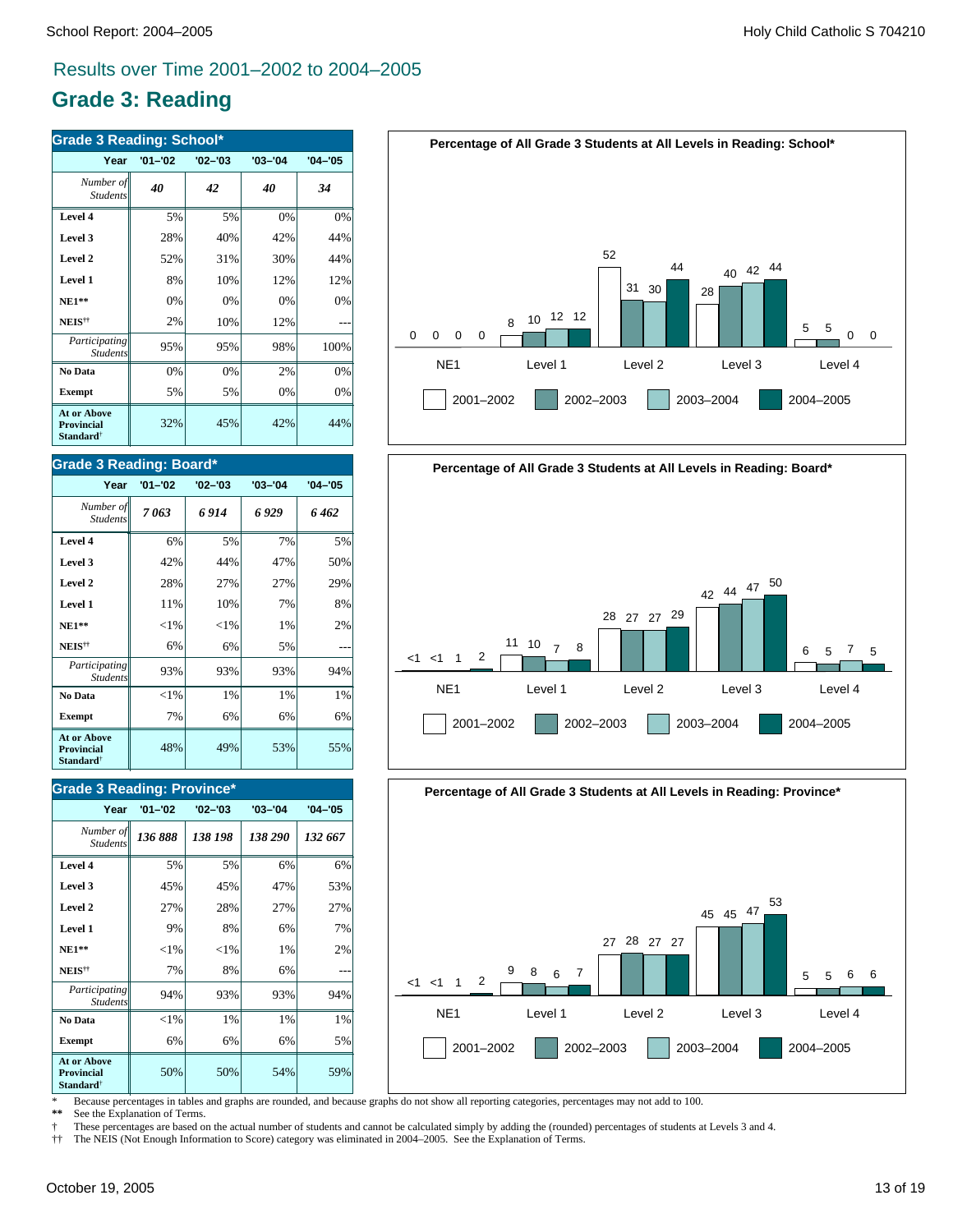# **Grade 3: Writing**

| <b>Grade 3 Writing: School*</b>                                  |             |             |             |             |  |
|------------------------------------------------------------------|-------------|-------------|-------------|-------------|--|
| Year                                                             | $'01 - '02$ | $'02 - '03$ | $'03 - '04$ | $'04 - '05$ |  |
| Number of<br><b>Students</b>                                     | 40          | 42          | 40          | 34          |  |
| Level 4                                                          | 15%         | 10%         | 2%          | 0%          |  |
| Level 3                                                          | 30%         | 45%         | 30%         | 50%         |  |
| Level 2                                                          | 45%         | 33%         | 28%         | 50%         |  |
| Level 1                                                          | 2%          | 0%          | 0%          | 0%          |  |
| $NE1**$                                                          | 0%          | 0%          | 0%          | 0%          |  |
| NEIS <sup>††</sup>                                               | 2%          | 7%          | 38%         |             |  |
| Participating<br><b>Students</b>                                 | 95%         | 95%         | 98%         | 100%        |  |
| No Data                                                          | 0%          | 0%          | 2%          | 0%          |  |
| <b>Exempt</b>                                                    | 5%          | 5%          | 0%          | 0%          |  |
| <b>At or Above</b><br>Provincial<br><b>Standard</b> <sup>†</sup> | 45%         | 55%         | 32%         | 50%         |  |

#### **Grade 3 Writing: Board\***

| Year                                                                    | $'01 - '02$ | $'02 - '03$ | $'03 - '04$ | $'04 - '05$ |
|-------------------------------------------------------------------------|-------------|-------------|-------------|-------------|
| Number of<br><b>Students</b>                                            | 7063        | 6914        | 6929        | 6 462       |
| Level 4                                                                 | 10%         | 9%          | 10%         | 7%          |
| Level 3                                                                 | 48%         | 49%         | 51%         | 56%         |
| Level 2                                                                 | 30%         | 30%         | 28%         | 28%         |
| Level 1                                                                 | 2%          | 2%          | 1%          | $1\%$       |
| <b>NE1**</b>                                                            | ${<}1\%$    | ${<}1\%$    | 1%          | 1%          |
| NEIS <sup>††</sup>                                                      | 3%          | 3%          | 3%          |             |
| Participating<br><b>Students</b>                                        | 93%         | 93%         | 94%         | 94%         |
| No Data                                                                 | ${<}1\%$    | 2%          | 1%          | $1\%$       |
| <b>Exempt</b>                                                           | 6%          | 6%          | 5%          | 5%          |
| <b>At or Above</b><br><b>Provincial</b><br><b>Standard</b> <sup>†</sup> | 58%         | 58%         | 62%         | 63%         |

### **Grade 3 Writing: Province\***

| Year                                                                    | $'01 - '02$ | $'02 - '03$ | $'03 - '04$ | $'04 - '05$ |
|-------------------------------------------------------------------------|-------------|-------------|-------------|-------------|
| Number of<br><b>Students</b>                                            | 136886      | 138 198     | 138 290     | 132 667     |
| Level 4                                                                 | 8%          | 8%          | 9%          | 6%          |
| Level 3                                                                 | 48%         | 48%         | 49%         | 55%         |
| Level 2                                                                 | 33%         | 33%         | 31%         | 32%         |
| Level 1                                                                 | 2%          | 2%          | 1%          | 1%          |
| $NE1**$                                                                 | ${<}1\%$    | ${<}1\%$    | 1%          | 1%          |
| NEIS <sup>††</sup>                                                      | 3%          | 4%          | 3%          |             |
| Participating<br><b>Students</b>                                        | 94%         | 94%         | 94%         | 94%         |
| No Data                                                                 | ${<}1\%$    | 1%          | 1%          | 1%          |
| <b>Exempt</b>                                                           | 5%          | 5%          | 5%          | 5%          |
| <b>At or Above</b><br><b>Provincial</b><br><b>Standard</b> <sup>†</sup> | 55%         | 55%         | 58%         | 61%         |







\* Because percentages in tables and graphs are rounded, and because graphs do not show all reporting categories, percentages may not add to 100.

See the Explanation of Terms.

† These percentages are based on the actual number of students and cannot be calculated simply by adding the (rounded) percentages of students at Levels 3 and 4.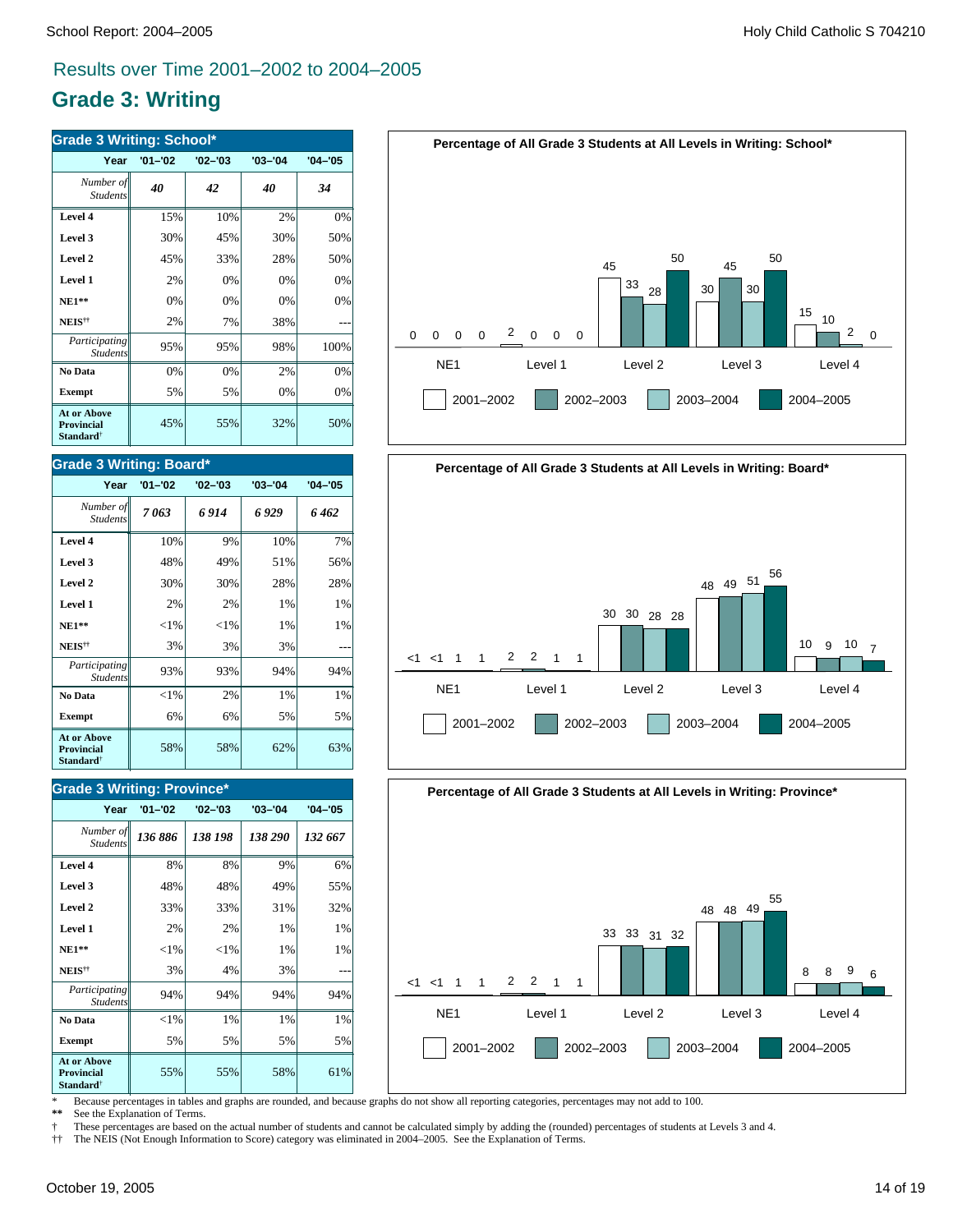# **Grade 3: Mathematics**

| <b>Grade 3 Mathematics: School*</b>                              |             |             |             |             |
|------------------------------------------------------------------|-------------|-------------|-------------|-------------|
| Year                                                             | $'01 - '02$ | $'02 - '03$ | $'03 - '04$ | $'04 - '05$ |
| Number of<br><b>Students</b>                                     | 40          | 42          | 40          | 34          |
| Level 4                                                          | 8%          | 7%          | 0%          | 0%          |
| Level 3                                                          | 32%         | 24%         | 42%         | 29%         |
| Level 2                                                          | 45%         | 43%         | 42%         | 65%         |
| Level 1                                                          | 8%          | 17%         | 8%          | 3%          |
| $NE1**$                                                          | 0%          | 0%          | 0%          | 3%          |
| NEIS <sup>††</sup>                                               | 2%          | 5%          | 5%          |             |
| Participating<br><b>Students</b>                                 | 95%         | 95%         | 98%         | 100%        |
| No Data                                                          | 0%          | 0%          | 2%          | 0%          |
| <b>Exempt</b>                                                    | 5%          | 5%          | 0%          | 0%          |
| <b>At or Above</b><br>Provincial<br><b>Standard</b> <sup>†</sup> | 40%         | 31%         | 42%         | 29%         |

#### **Grade 3 Mathematics: Board\***

| Year                                                                    | $'01 - '02$ | $'02 - '03$ | $'03 - '04$ | $'04 - '05$ |
|-------------------------------------------------------------------------|-------------|-------------|-------------|-------------|
| Number of<br><b>Students</b>                                            | 7186        | 7033        | 7 059       | 6 581       |
| Level 4                                                                 | 10%         | 8%          | 14%         | 9%          |
| Level 3                                                                 | 46%         | 46%         | 49%         | 52%         |
| Level 2                                                                 | 27%         | 28%         | 25%         | 28%         |
| Level 1                                                                 | 6%          | 6%          | 3%          | 4%          |
| <b>NE1**</b>                                                            | ${<}1\%$    | ${<}1\%$    | ${<}1\%$    | 1%          |
| NEIS <sup>††</sup>                                                      | 5%          | 5%          | 2%          |             |
| Participating<br><b>Students</b>                                        | 94%         | 93%         | 94%         | 94%         |
| No Data                                                                 | ${<}1\%$    | $1\%$       | 1%          | $1\%$       |
| <b>Exempt</b>                                                           | 6%          | 5%          | 5%          | 5%          |
| <b>At or Above</b><br><b>Provincial</b><br><b>Standard</b> <sup>†</sup> | 55%         | 54%         | 63%         | 61%         |

### **Grade 3 Mathematics: Province\***

| Year                                                                    | $'01 - '02$ | $'02 - '03$ | $'03 - '04$ | $'04 - '05$ |
|-------------------------------------------------------------------------|-------------|-------------|-------------|-------------|
| Number of<br><b>Students</b>                                            | 139 725     | 140 860     | 141 245     | 135 740     |
| Level 4                                                                 | 10%         | 10%         | 13%         | 10%         |
| Level 3                                                                 | 48%         | 47%         | 52%         | 56%         |
| Level 2                                                                 | 27%         | 27%         | 25%         | 26%         |
| Level 1                                                                 | 5%          | 4%          | 2%          | 3%          |
| <b>NE1**</b>                                                            | $<$ 1%      | ${<}1\%$    | ${<}1\%$    | ${<}1\%$    |
| NEIS <sup>††</sup>                                                      | 5%          | 7%          | 3%          |             |
| <i>Participating</i><br><b>Students</b>                                 | 95%         | 95%         | 94%         | 95%         |
| No Data                                                                 | ${<}1\%$    | 1%          | 1%          | 1%          |
| <b>Exempt</b>                                                           | 5%          | 4%          | 5%          | 4%          |
| <b>At or Above</b><br><b>Provincial</b><br><b>Standard</b> <sup>†</sup> | 58%         | 57%         | 64%         | 66%         |







\* Because percentages in tables and graphs are rounded, and because graphs do not show all reporting categories, percentages may not add to 100.

**See the Explanation of Terms.** 

† These percentages are based on the actual number of students and cannot be calculated simply by adding the (rounded) percentages of students at Levels 3 and 4.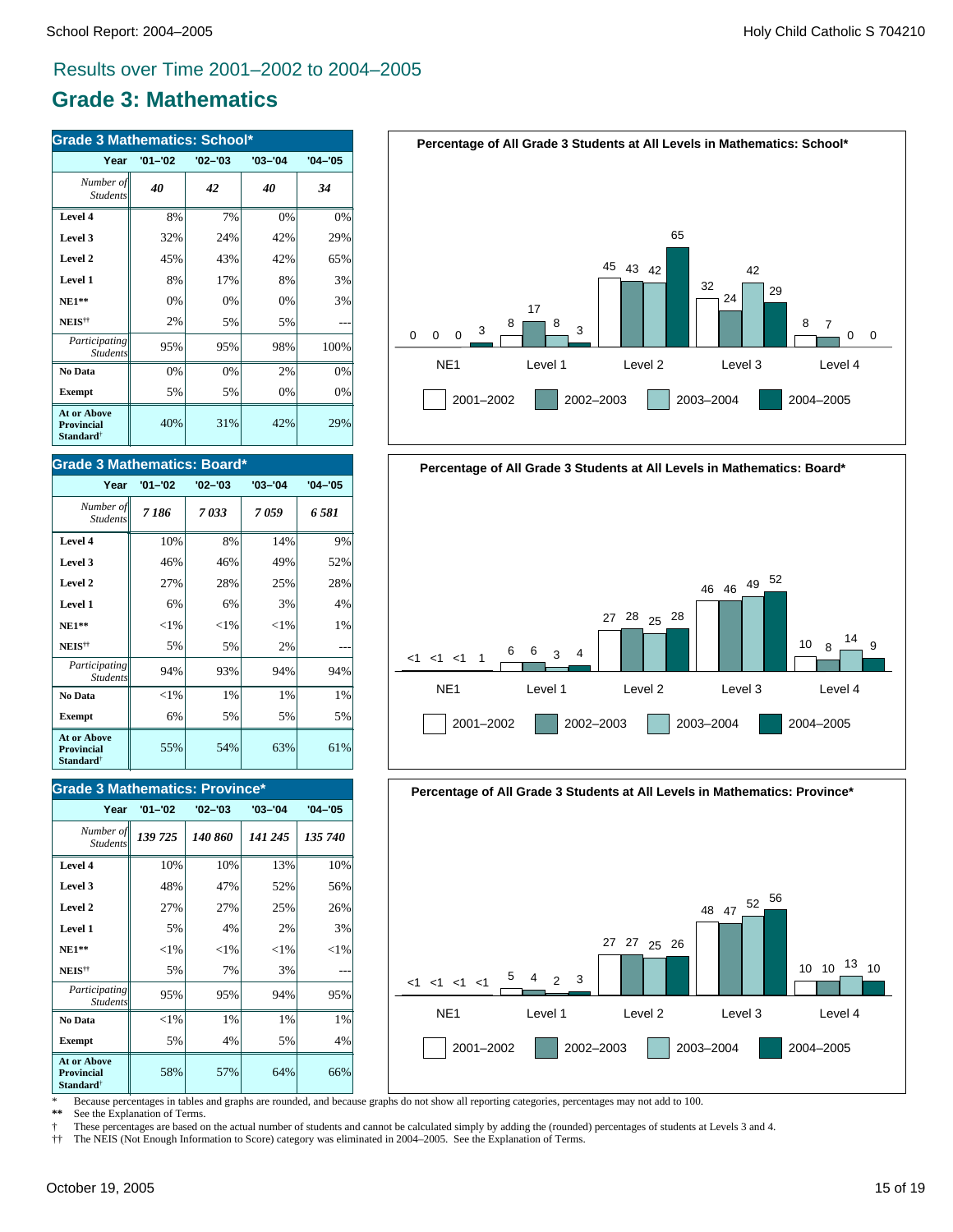# **Grade 6: Reading**

| <b>Grade 6 Reading: School*</b>                                  |             |             |             |             |
|------------------------------------------------------------------|-------------|-------------|-------------|-------------|
| Year                                                             | $'01 - '02$ | $'02 - '03$ | $'03 - '04$ | $'04 - '05$ |
| Number of<br><b>Students</b>                                     | 37          | 41          | 37          | 51          |
| Level 4                                                          | 11%         | 5%          | 8%          | 4%          |
| Level 3                                                          | 49%         | 46%         | 54%         | 51%         |
| Level 2                                                          | 30%         | 34%         | 30%         | 29%         |
| Level 1                                                          | 8%          | 7%          | 5%          | 16%         |
| <b>NE1**</b>                                                     | 0%          | 0%          | 3%          | 0%          |
| NEIS <sup>††</sup>                                               | 0%          | 5%          | 0%          |             |
| Participating<br><b>Students</b>                                 | 97%         | 98%         | 100%        | 100%        |
| No Data                                                          | 0%          | 0%          | 0%          | 0%          |
| <b>Exempt</b>                                                    | 3%          | 2%          | 0%          | 0%          |
| <b>At or Above</b><br>Provincial<br><b>Standard</b> <sup>†</sup> | 59%         | 51%         | 62%         | 55%         |

#### **Grade 6 Reading: Board\***

| Year                                                                    | $'01 - '02$ | $'02 - '03$ | $'03 - '04$ | $'04 - '05$ |
|-------------------------------------------------------------------------|-------------|-------------|-------------|-------------|
| Number of<br><b>Students</b>                                            | 7046        | 6899        | 6 806       | 6 858       |
| Level 4                                                                 | 10%         | 10%         | 10%         | 7%          |
| Level 3                                                                 | 45%         | 47%         | 48%         | 51%         |
| Level 2                                                                 | 26%         | 25%         | 26%         | 28%         |
| Level 1                                                                 | 8%          | 7%          | 7%          | 9%          |
| <b>NE1**</b>                                                            | ${<}1\%$    | ${<}1\%$    | 1%          | $1\%$       |
| NEIS <sup>††</sup>                                                      | 6%          | 5%          | 5%          |             |
| Participating<br><b>Students</b>                                        | 95%         | 94%         | 96%         | 95%         |
| No Data                                                                 | ${<}1\%$    | 1%          | ${<}1\%$    | 1%          |
| <b>Exempt</b>                                                           | 5%          | 5%          | 4%          | 4%          |
| <b>At or Above</b><br><b>Provincial</b><br><b>Standard</b> <sup>†</sup> | 55%         | 57%         | 58%         | 58%         |

#### **Grade 6 Reading: Province\***

| Year                                                                    | $'01 - '02$ | $'02 - '03$ | $'03 - '04$ | $'04 - '05$ |
|-------------------------------------------------------------------------|-------------|-------------|-------------|-------------|
| Number of<br><b>Students</b>                                            | 145 351     | 144 676     | 146 169     | 143 421     |
| Level 4                                                                 | 9%          | 9%          | 9%          | 8%          |
| Level 3                                                                 | 47%         | 47%         | 49%         | 55%         |
| Level 2                                                                 | 28%         | 27%         | 26%         | 25%         |
| Level 1                                                                 | 6%          | 7%          | 6%          | 7%          |
| <b>NE1**</b>                                                            | ${<}1\%$    | ${<}1\%$    | ${<}1%$     | 1%          |
| NEIS <sup>††</sup>                                                      | 6%          | 5%          | 5%          |             |
| Participating<br><b>Students</b>                                        | 96%         | 95%         | 95%         | 95%         |
| No Data                                                                 | ${<}1\%$    | 1%          | 1%          | $1\%$       |
| <b>Exempt</b>                                                           | 4%          | 4%          | 4%          | 4%          |
| <b>At or Above</b><br><b>Provincial</b><br><b>Standard</b> <sup>†</sup> | 55%         | 56%         | 58%         | 63%         |







\* Because percentages in tables and graphs are rounded, and because graphs do not show all reporting categories, percentages may not add to 100.

See the Explanation of Terms.

† These percentages are based on the actual number of students and cannot be calculated simply by adding the (rounded) percentages of students at Levels 3 and 4.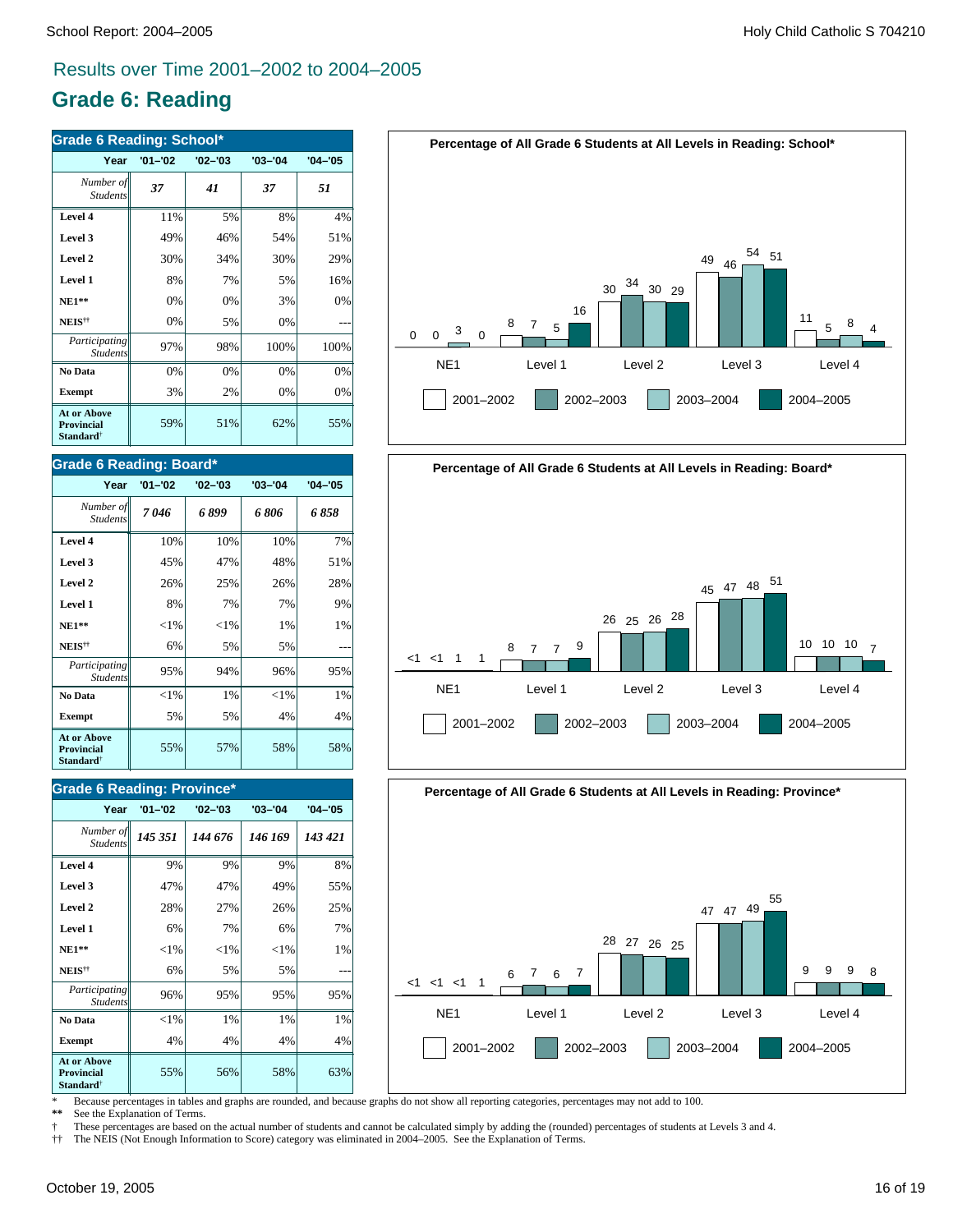# **Grade 6: Writing**

| <b>Grade 6 Writing: School*</b>                                  |             |             |             |             |  |
|------------------------------------------------------------------|-------------|-------------|-------------|-------------|--|
| Year                                                             | $'01 - '02$ | $'02 - '03$ | $'03 - '04$ | $'04 - '05$ |  |
| Number of<br><b>Students</b>                                     | 37          | 41          | 37          | 51          |  |
| Level 4                                                          | 11%         | 5%          | 8%          | 0%          |  |
| Level 3                                                          | 46%         | 37%         | 57%         | 39%         |  |
| Level 2                                                          | 35%         | 54%         | 24%         | 55%         |  |
| Level 1                                                          | 5%          | 0%          | 11%         | 4%          |  |
| $NE1**$                                                          | 0%          | 0%          | 0%          | 2%          |  |
| NEIS <sup>††</sup>                                               | 0%          | 2%          | 0%          |             |  |
| Participating<br><b>Students</b>                                 | 97%         | 98%         | 100%        | 100%        |  |
| No Data                                                          | 0%          | 0%          | 0%          | 0%          |  |
| <b>Exempt</b>                                                    | 3%          | 2%          | 0%          | 0%          |  |
| <b>At or Above</b><br>Provincial<br><b>Standard</b> <sup>†</sup> | 57%         | 41%         | 65%         | 39%         |  |

#### **Grade 6 Writing: Board\***

| Year                                                             | $'01 - '02$ | $'02 - '03$ | $'03 - '04$ | $'04 - '05$ |
|------------------------------------------------------------------|-------------|-------------|-------------|-------------|
| Number of<br><b>Students</b>                                     | 7 046       | 6899        | 6 806       | 6 858       |
| Level 4                                                          | 11%         | 11%         | 10%         | 8%          |
| Level 3                                                          | 43%         | 47%         | 47%         | 50%         |
| Level 2                                                          | 31%         | 30%         | 31%         | 34%         |
| Level 1                                                          | 6%          | 4%          | 4%          | 3%          |
| $NE1**$                                                          | ${<}1\%$    | 0%          | ${<}1\%$    | 1%          |
| NEIS <sup>††</sup>                                               | 3%          | 3%          | 2%          |             |
| Participating<br><b>Students</b>                                 | 95%         | 94%         | 95%         | 95%         |
| No Data                                                          | ${<}1\%$    | $1\%$       | ${<}1\%$    | 1%          |
| <b>Exempt</b>                                                    | 5%          | 5%          | 4%          | 4%          |
| <b>At or Above</b><br>Provincial<br><b>Standard</b> <sup>†</sup> | 54%         | 58%         | 57%         | 58%         |

### **Grade 6 Writing: Province\***

| Year                                                                    | $'01 - '02$ | $'02 - '03$ | $'03 - '04$ | $'04 - '05$ |
|-------------------------------------------------------------------------|-------------|-------------|-------------|-------------|
| Number of<br><b>Students</b>                                            | 145 350     | 144 676     | 146 168     | 143 421     |
| Level 4                                                                 | 10%         | 10%         | 9%          | 7%          |
| Level 3                                                                 | 43%         | 43%         | 45%         | 51%         |
| Level 2                                                                 | 33%         | 33%         | 34%         | 33%         |
| Level 1                                                                 | 6%          | 5%          | 4%          | 2%          |
| <b>NE1**</b>                                                            | ${<}1\%$    | ${<}1\%$    | ${<}1\%$    | 1%          |
| NEIS <sup>††</sup>                                                      | 3%          | 3%          | 3%          |             |
| Participating<br><b>Students</b>                                        | 96%         | 95%         | 95%         | 95%         |
| No Data                                                                 | ${<}1\%$    | 1%          | 1%          | 1%          |
| <b>Exempt</b>                                                           | 4%          | 4%          | 4%          | 4%          |
| <b>At or Above</b><br><b>Provincial</b><br><b>Standard</b> <sup>†</sup> | 53%         | 54%         | 54%         | 59%         |







\* Because percentages in tables and graphs are rounded, and because graphs do not show all reporting categories, percentages may not add to 100.

See the Explanation of Terms.

† These percentages are based on the actual number of students and cannot be calculated simply by adding the (rounded) percentages of students at Levels 3 and 4.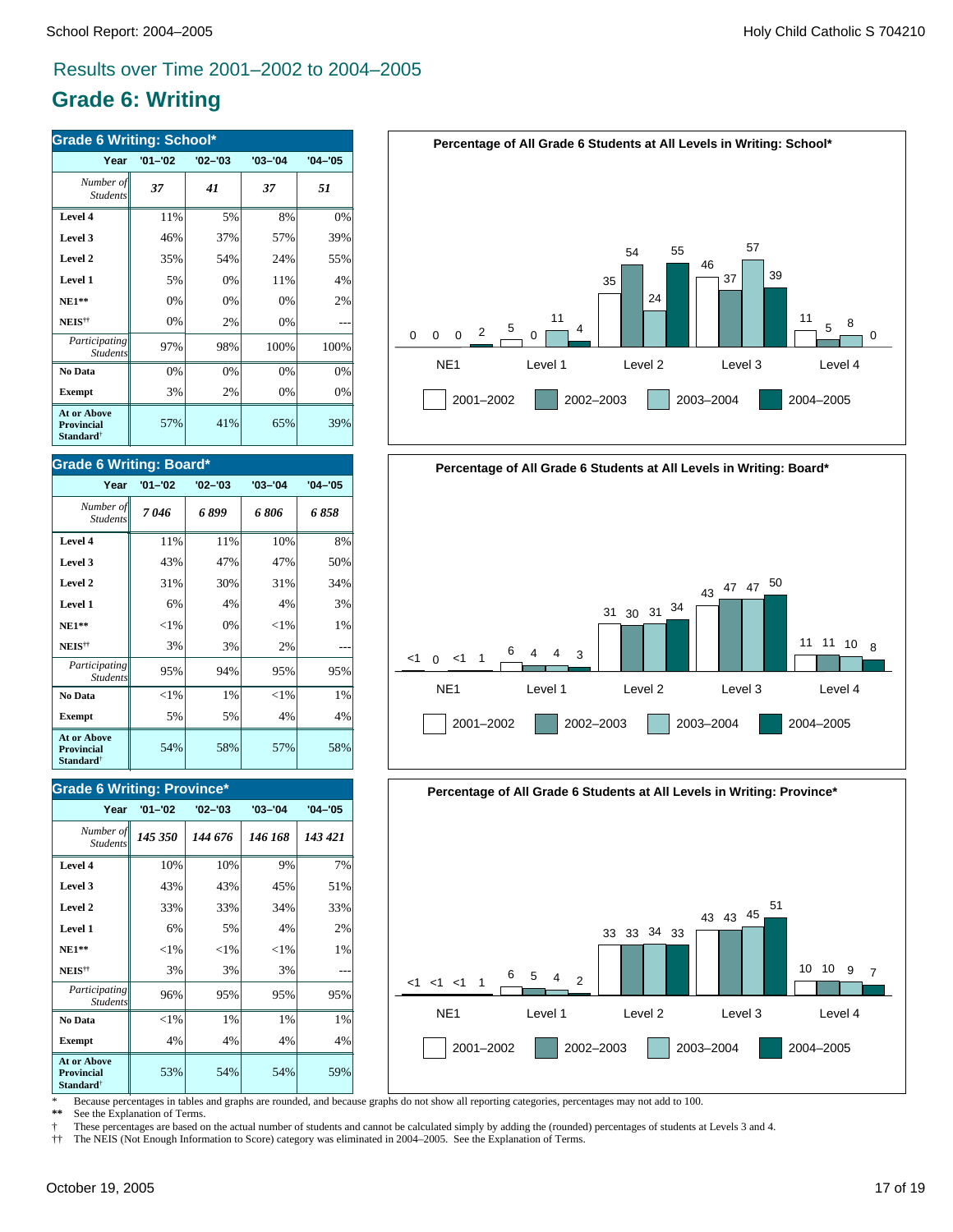# **Grade 6: Mathematics**

| <b>Grade 6 Mathematics: School*</b>                              |             |             |             |             |
|------------------------------------------------------------------|-------------|-------------|-------------|-------------|
| Year                                                             | $'01 - '02$ | $'02 - '03$ | $'03 - '04$ | $'04 - '05$ |
| Number of<br><b>Students</b>                                     | 37          | 41          | 37          | 51          |
| Level 4                                                          | 11%         | 0%          | 14%         | 0%          |
| Level 3                                                          | 51%         | 39%         | 49%         | 29%         |
| Level 2                                                          | 27%         | 41%         | 30%         | 59%         |
| Level 1                                                          | 8%          | 10%         | 8%          | 12%         |
| $NE1**$                                                          | 0%          | 0%          | 0%          | 0%          |
| NEIS <sup>††</sup>                                               | 0%          | 7%          | 0%          |             |
| Participating<br><b>Students</b>                                 | 97%         | 98%         | 100%        | 100%        |
| No Data                                                          | 0%          | 0%          | 0%          | 0%          |
| <b>Exempt</b>                                                    | 3%          | 2%          | 0%          | 0%          |
| <b>At or Above</b><br>Provincial<br><b>Standard</b> <sup>†</sup> | 62%         | 39%         | 62%         | 29%         |

#### **Grade 6 Mathematics: Board\***

| Year                                                             | $'01 - '02$ | $'02 - '03$ | $'03 - '04$ | $'04 - '05$ |
|------------------------------------------------------------------|-------------|-------------|-------------|-------------|
| Number of<br><b>Students</b>                                     | 7046        | 6899        | 6 806       | 6 858       |
| Level 4                                                          | 14%         | 13%         | 14%         | 9%          |
| Level 3                                                          | 38%         | 38%         | 43%         | 46%         |
| Level 2                                                          | 27%         | 27%         | 27%         | 32%         |
| Level 1                                                          | 11%         | 10%         | 8%          | 9%          |
| $NE1**$                                                          | ${<}1\%$    | ${<}1\%$    | ${<}1\%$    | ${<}1\%$    |
| NEIS <sup>††</sup>                                               | 6%          | 6%          | 4%          |             |
| Participating<br><b>Students</b>                                 | 95%         | 94%         | 96%         | 95%         |
| No Data                                                          | ${<}1\%$    | 1%          | ${<}1\%$    | $1\%$       |
| Exempt                                                           | 5%          | 5%          | 4%          | 4%          |
| <b>At or Above</b><br>Provincial<br><b>Standard</b> <sup>†</sup> | 52%         | 51%         | 57%         | 54%         |

### **Grade 6 Mathematics: Province\***

| Year                                                                    | $'01 - '02$ | $'02 - '03$ | $'03 - '04$ | $'04 - '05$ |
|-------------------------------------------------------------------------|-------------|-------------|-------------|-------------|
| Number of<br><b>Students</b>                                            | 145 351     | 144 676     | 146 168     | 143 421     |
| Level 4                                                                 | 13%         | 12%         | 13%         | 10%         |
| Level 3                                                                 | 41%         | 41%         | 44%         | 50%         |
| Level 2                                                                 | 28%         | 28%         | 27%         | 29%         |
| Level 1                                                                 | 8%          | 8%          | 6%          | 6%          |
| <b>NE1**</b>                                                            | $<$ 1%      | ${<}1\%$    | ${<}1\%$    | ${<}1\%$    |
| NEIS <sup>††</sup>                                                      | 5%          | 6%          | 4%          |             |
| Participating<br><b>Students</b>                                        | 96%         | 95%         | 95%         | 95%         |
| No Data                                                                 | $<$ 1%      | 1%          | 1%          | 1%          |
| <b>Exempt</b>                                                           | 4%          | 4%          | 4%          | 4%          |
| <b>At or Above</b><br><b>Provincial</b><br><b>Standard</b> <sup>†</sup> | 54%         | 53%         | 57%         | 60%         |







\* Because percentages in tables and graphs are rounded, and because graphs do not show all reporting categories, percentages may not add to 100.

See the Explanation of Terms.

† These percentages are based on the actual number of students and cannot be calculated simply by adding the (rounded) percentages of students at Levels 3 and 4.